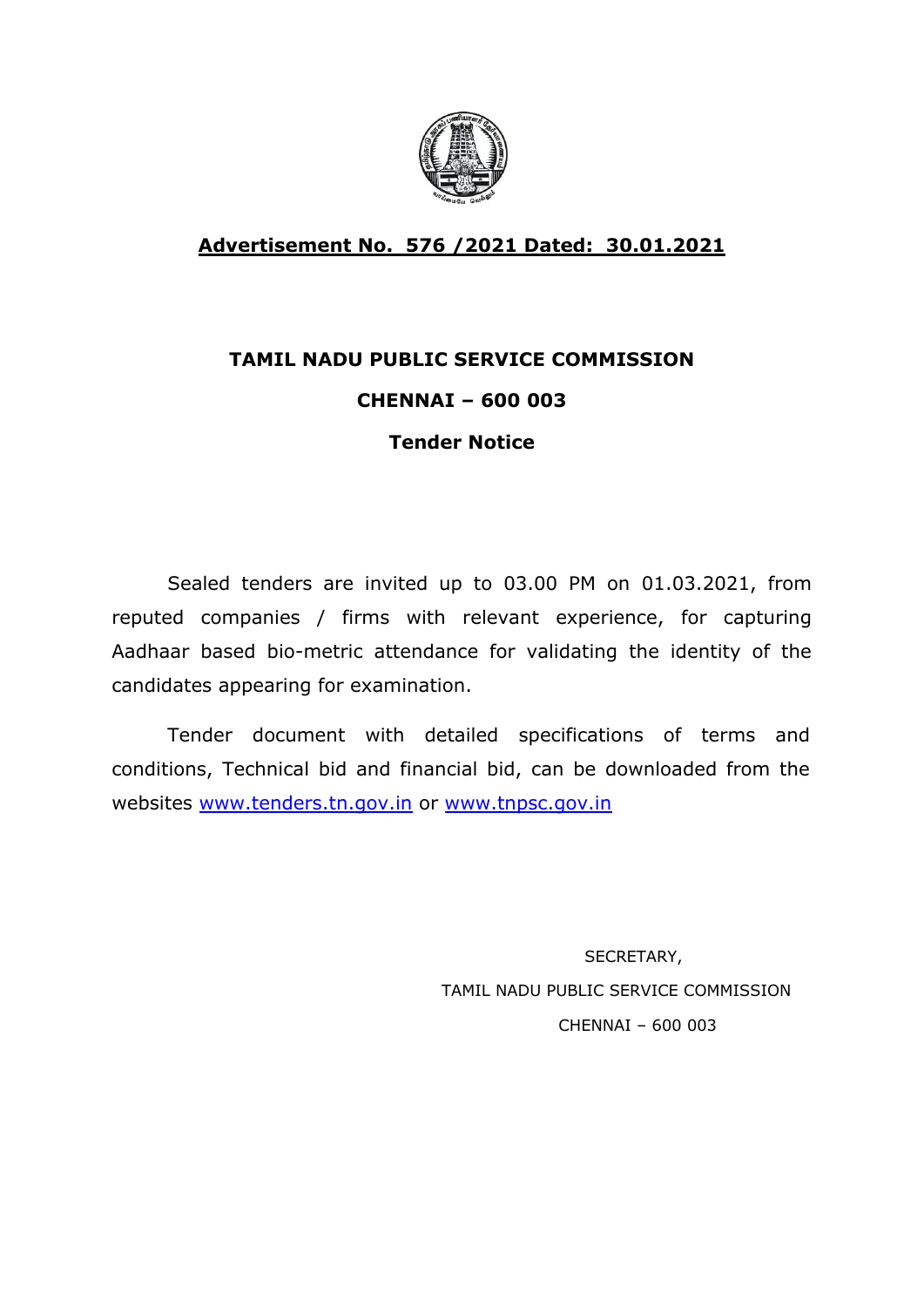## **TNPSC Tender Document**

**Capturing Aadhaar based bio-metric attendance for validating the identity of the candidates appearing for examination of Tamil Nadu Public Service Commission (TNPSC), Chennai**



**Tamil Nadu Public Service Commission TNPSC Road, Park Town, Chennai, Tamil Nadu 600003**

www.tnpsc.gov.in www.tenders.tn.gov.in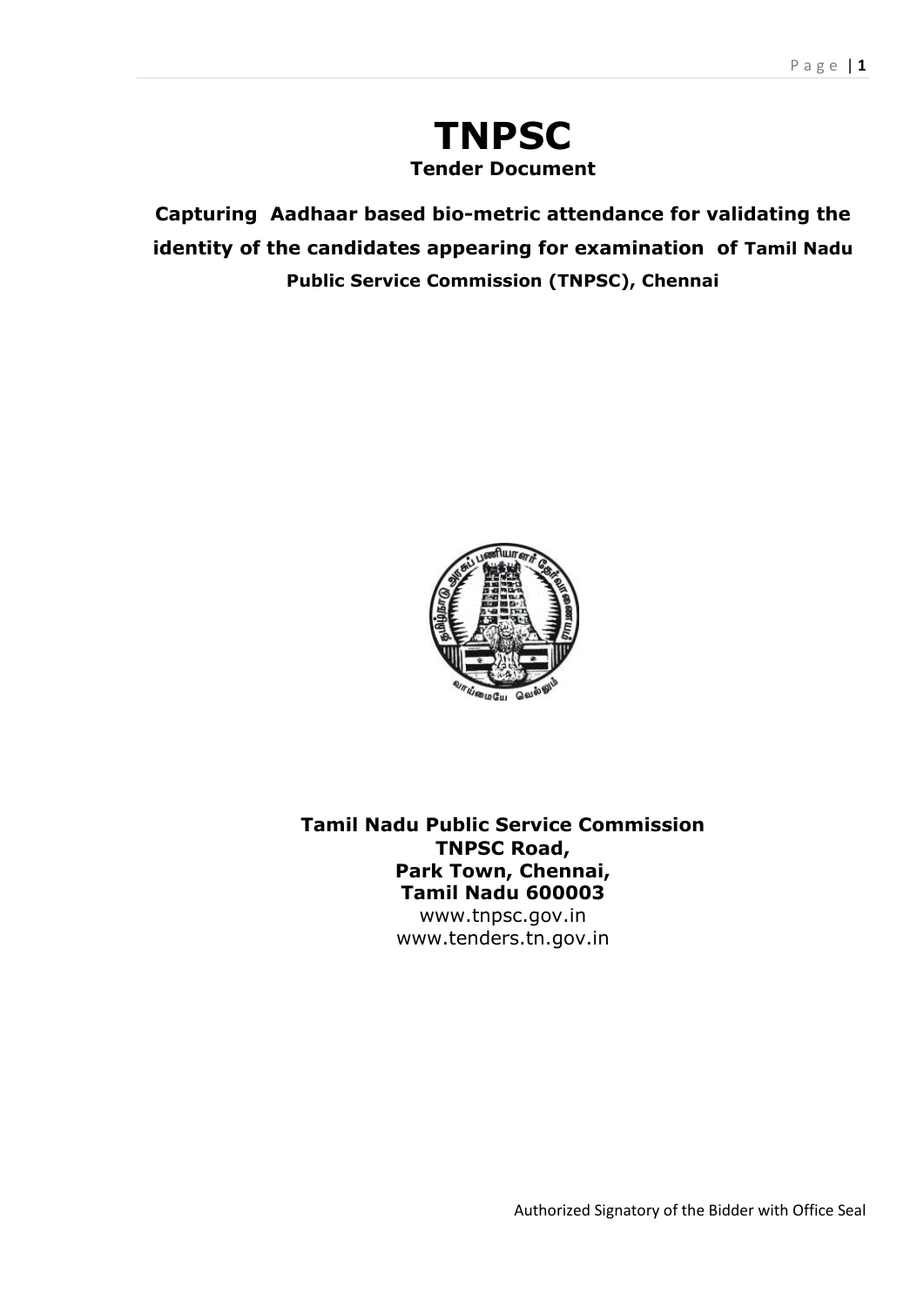| SI.No          |      | <b>Topic</b>                                     | Page           |
|----------------|------|--------------------------------------------------|----------------|
|                |      | Fact sheet                                       | 3              |
| $\mathbf{1}$   |      | <b>About TNPSC</b>                               | $\overline{4}$ |
| $\overline{2}$ |      | Definitions                                      | $\overline{4}$ |
| 3              |      | Scope of work                                    | 6              |
| $\overline{4}$ |      | Eligibility                                      | 6              |
| 5              | 5.1  | <b>General conditions</b>                        | $\overline{7}$ |
|                | 5.2  | Other conditions                                 | 9              |
|                | 5.3  | Security                                         | 10             |
|                | 5.4  | Integrity                                        | 10             |
|                | 5.5  | <b>Audits</b>                                    | 10             |
| 6              |      | Submission of Bids                               | 11             |
|                | 6.1  | Evaluation of bids                               | 11             |
|                | 6.2  | <b>Financial Evaluation</b>                      | 12             |
|                | 6.3  | Evaluation and comparison of Bids                | 12             |
|                | 6.4  | Validity of Bids                                 | 13             |
| $\overline{7}$ |      | <b>Earnest Money Deposit</b>                     | 13             |
| 8              |      | Right to terminate the Process                   | 13             |
| 9              |      | Clarifications and amendments of Tender Document | 13             |
| 10             |      | Late Bids                                        | 14             |
| 11             |      | Notification of Award of Contract                | 15             |
|                | 11.1 | Signing of Contract                              | 15             |
|                | 11.2 | Period of Contract                               | 15             |
| 12             |      | Payment                                          | 15             |
| 13             |      | Penalty                                          | 16             |
| 14             |      | Arbitration                                      | 16             |
| 15             |      | Force majeure                                    | 17             |
| 16             |      | Suspension                                       | 17             |
| 17             |      | Confidentiality                                  | 17             |
| 18             |      | Termination                                      | 18             |

**Index**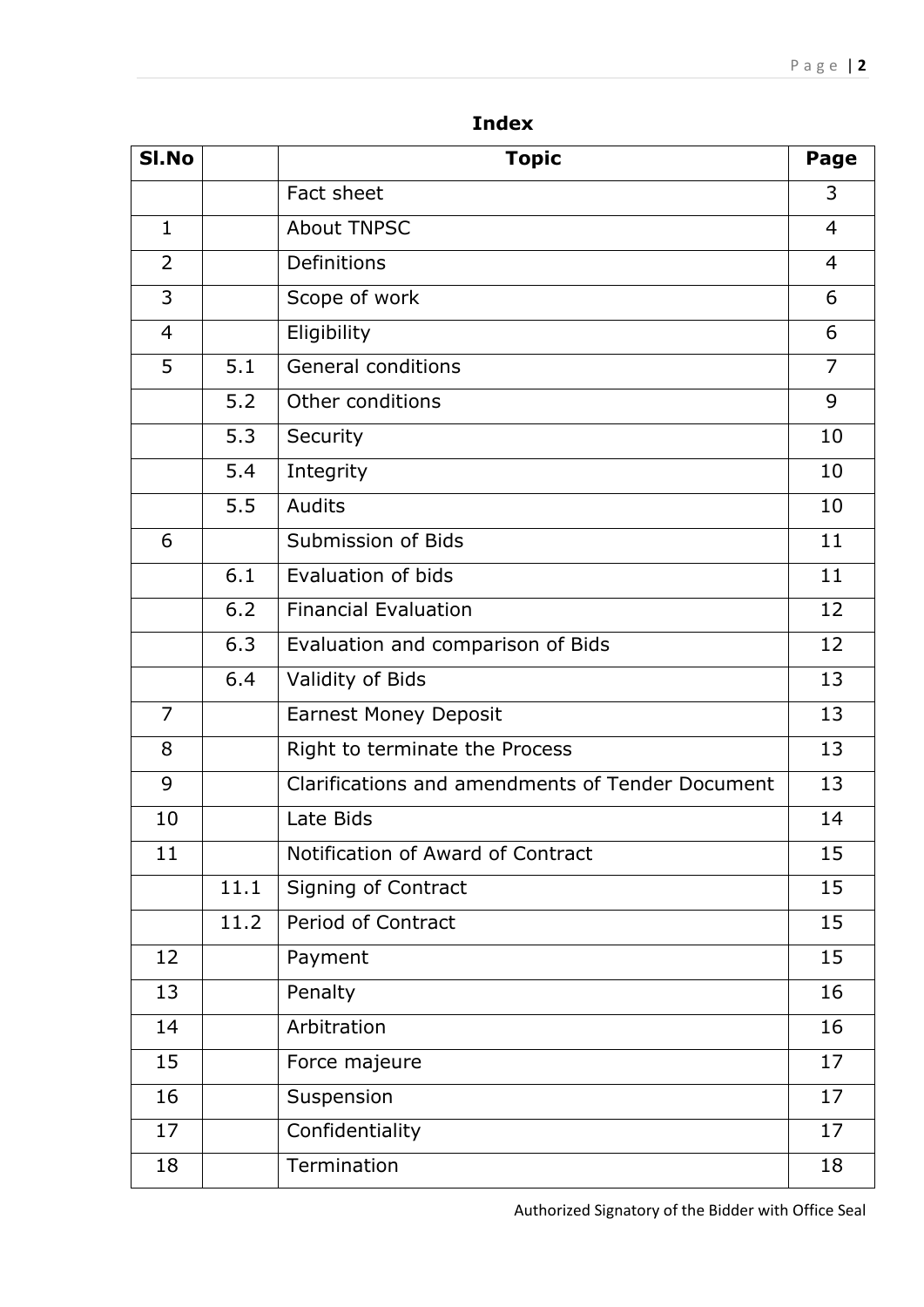| SI.No          | Particulars                                                                                             | <b>Details</b>                                                                                                                                                                          |
|----------------|---------------------------------------------------------------------------------------------------------|-----------------------------------------------------------------------------------------------------------------------------------------------------------------------------------------|
| $\mathbf{1}$   | Tender No.                                                                                              | 576/2021                                                                                                                                                                                |
| $\frac{2}{3}$  | <b>Tender notification Date</b>                                                                         | 30/01/2021                                                                                                                                                                              |
|                | <b>Selection Method</b>                                                                                 | Tender will be awarded to the Bidder with<br>the highest score based on the QCBS<br><b>Evaluation Method</b>                                                                            |
| $\overline{4}$ | Request for proposal<br>Issued by                                                                       | Tamil Nadu Public Service Commission<br>(TNPSC)                                                                                                                                         |
| 5              | <b>EMD</b>                                                                                              | Earnest Money Deposit of Rs.1,00,000/-<br>(Rupees One Lakh only). Demand Draft in<br>favour of details to be filled by TNPSC<br>payable at Chennai from any of the<br>nationalized bank |
| 6              | Nodal Officer for<br>Correspondence and<br>Clarifications                                               | Secretary, TNPSC, TNPSC Road, Park<br>Town, Chennai-3.<br>044-25300305; 044-25300476<br>tnpsc.mcd@gmail.com                                                                             |
| $\overline{7}$ | Last date for receiving<br>Pre-bid Queries                                                              | 08.02.2021 @ 5.00 PM                                                                                                                                                                    |
| 8              | Pre-bid Meeting date<br>and Time                                                                        | 10.02.2021 @11.00 AM                                                                                                                                                                    |
| 9              | Issue if addendum /<br>clarification if any and<br>required                                             | 22.02.2021                                                                                                                                                                              |
| 10             | Last date for bid<br>submission                                                                         | 01.03.2021 @3.00 PM                                                                                                                                                                     |
| 11             | Opening of Technical bid<br>cover I                                                                     | 01.03.2021 @ 4.00 PM                                                                                                                                                                    |
| 12             | Declaration of qualified<br>bidders as per the<br>details furnished in<br>Questionnaire and<br>Annexure | 02.03.2021                                                                                                                                                                              |
| 13             | Presentation &<br>demonstration by<br>Qualified bidders                                                 | 03.03.2021 @ 10 AM                                                                                                                                                                      |
| 14             | Opening of Financial Bid<br>of technically eligible<br>bidders.                                         | 03.03.2021 @ 4 PM                                                                                                                                                                       |
| 15             | <b>Bid validity Period</b>                                                                              | 180 days                                                                                                                                                                                |

Note: The above dates are tentative and subject to change.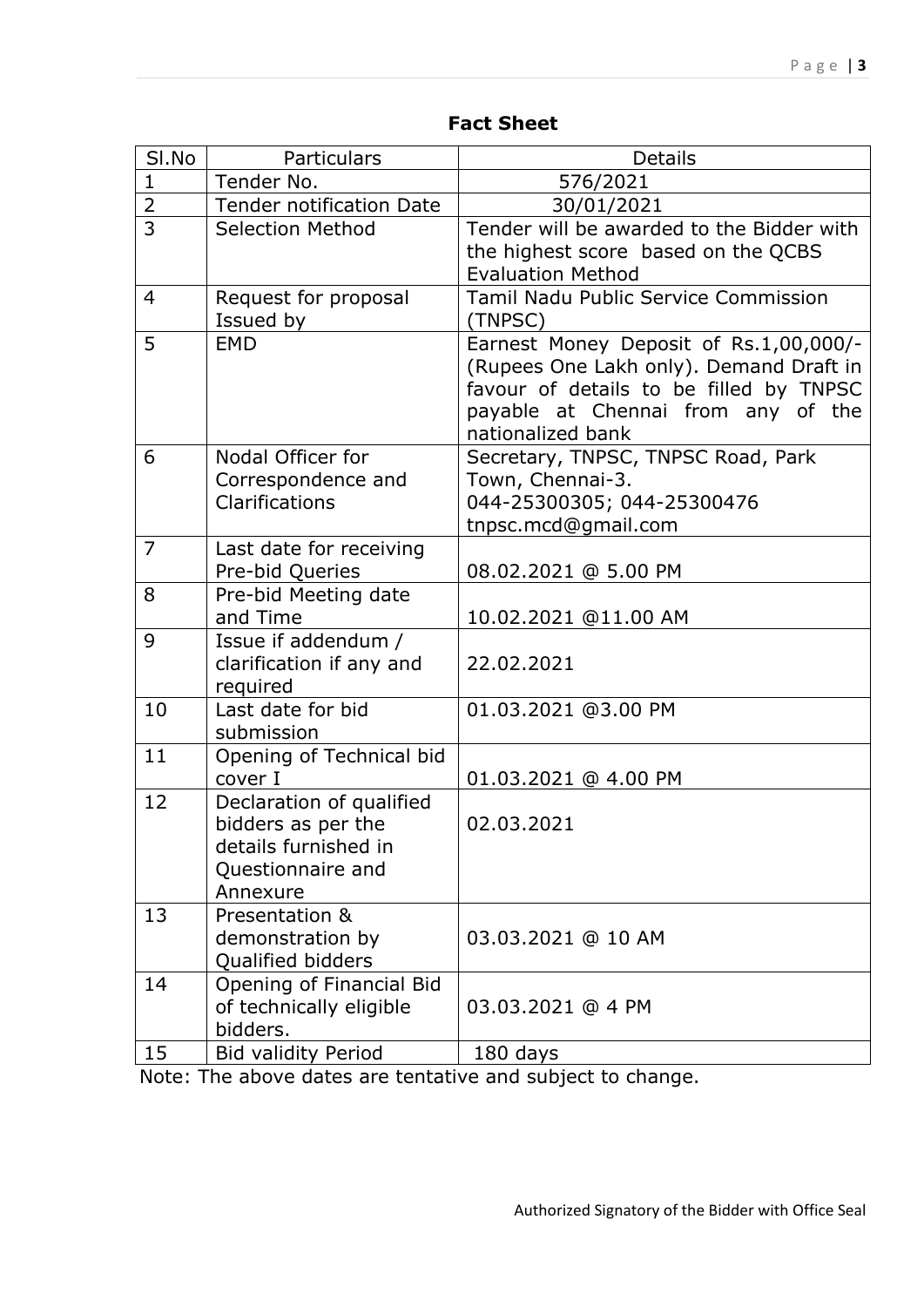### **1.About TNPSC**

Tamil Nadu Public Service Commission is a Constitutional body which recruits Civil Servants for the State and Subordinate Services. In addition to the recruitment examination, TNPSC also conducts the Departmental Test examination both in Descriptive and Objective mode.

## **2.Definitions**

In this Contract, the following terms shall be interpreted as indicated below:-

- I. "Contract" means the agreement entered into between the Tendering Authority and the Service Provider, as recorded in the document signed by the parties, including all the attachments and appendices thereto, and all documents incorporated by reference therein;
- II. "Aadhaar" is a verifiable 12-digit identification number issued by UIDAI to the resident of India for free of cost.
- III. "UIDAI" means the Unique Identification Authority of India is a statutory authority created with the objective to issue Unique Identification numbers(UID), named as "Aadhaar", to all residents of India.
- IV. "Biometric Attendance" means registering attendance of candidates by simply presenting his/her biometric(finger print). This event will be authenticated online after one to one match with the biometric attributes stored in the UIDAI database against the candidates' Aadhaar number for implementing this.
- V. "Bidder" The word "Bidder" when used in the pre award period shall be synonymous with "Selected Bidder" which shall be used after award of the contract.
- VI. 'Bid' means the Technical, Commercial and Financial bids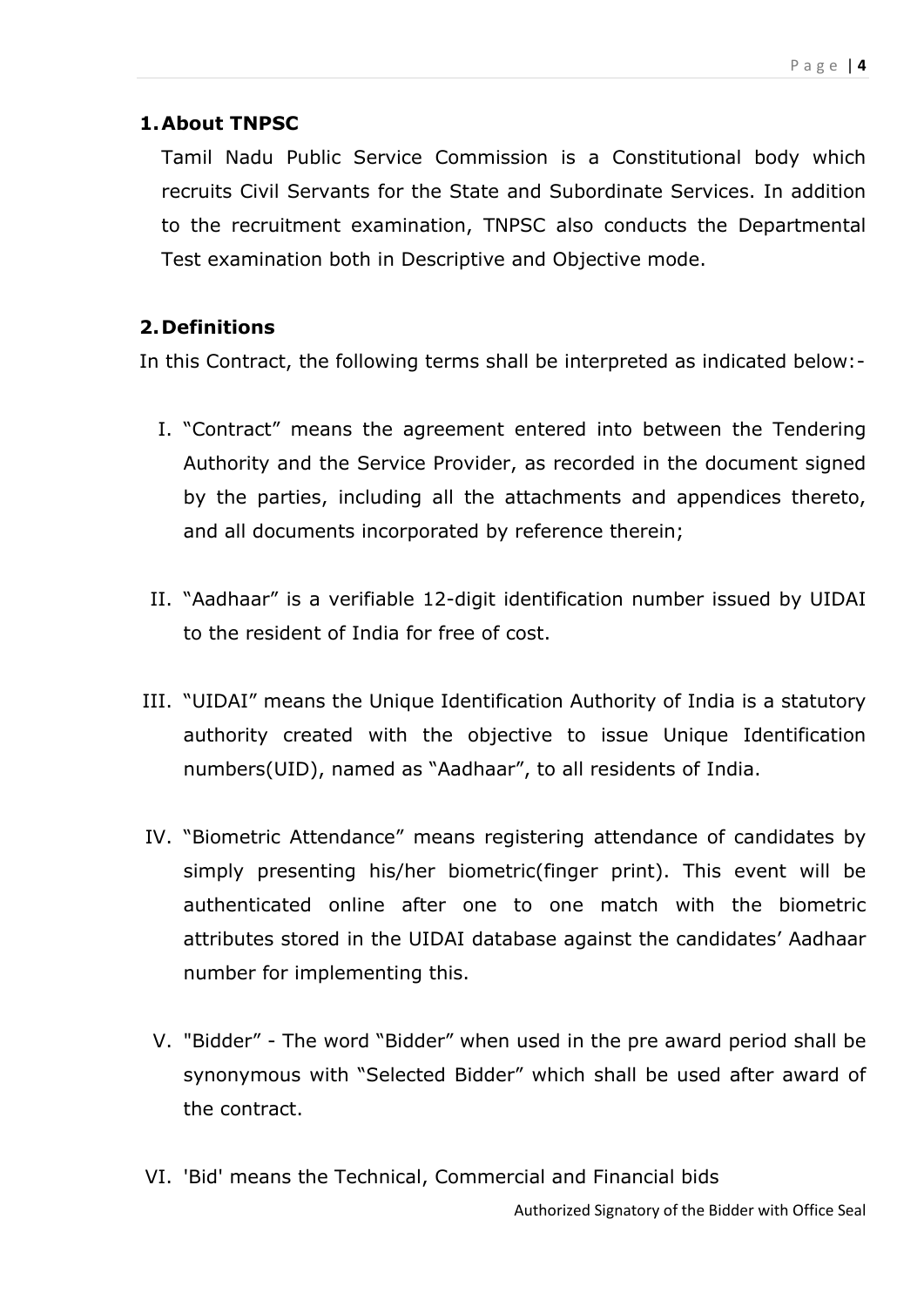- VII. "The Contract Rate" means the rate offered by the Service provider and accepted by the Tender accepting Authority under the Contract for the full and proper performance of its contractual obligations.
- VIII. "Services" means services ancillary to the Scope of Work herein-above, transportation, any other incidental services and other obligations of the Service provider covered under the Contract.
	- IX. "Service Provider" means the Selected Bidder who becomes the successful bidder after the final evaluation of the tender and to whom this contract is awarded by TNPSC.
	- X. "Day" means all the 7 days of the week including Holidays.
	- XI. "Tendering Authority" means The Secretary, Tamil Nadu Public Service Commission or any Officer of the Tamil Nadu Public Service Commission who has been authorized to issue a work order under this contract
- XII. "Tender Accepting Authority": The Hon'ble Chairman of TNPSC
- XIII. "Service Level Agreement" or shortly called SLA refers to the minimum performance criteria the service provider promises to meet while delivering and executing the contract entered into with the Commission. It includes service hours, service availability, throughputs and responsiveness, customer support levels, service levels to be provided during contingency and any other services that are related to or incidental to the execution of the contract
- XIV. "Commission" means Tamil Nadu Public Service Commission
- XV. **"TNPSC"** means Tamil Nadu Public Service Commission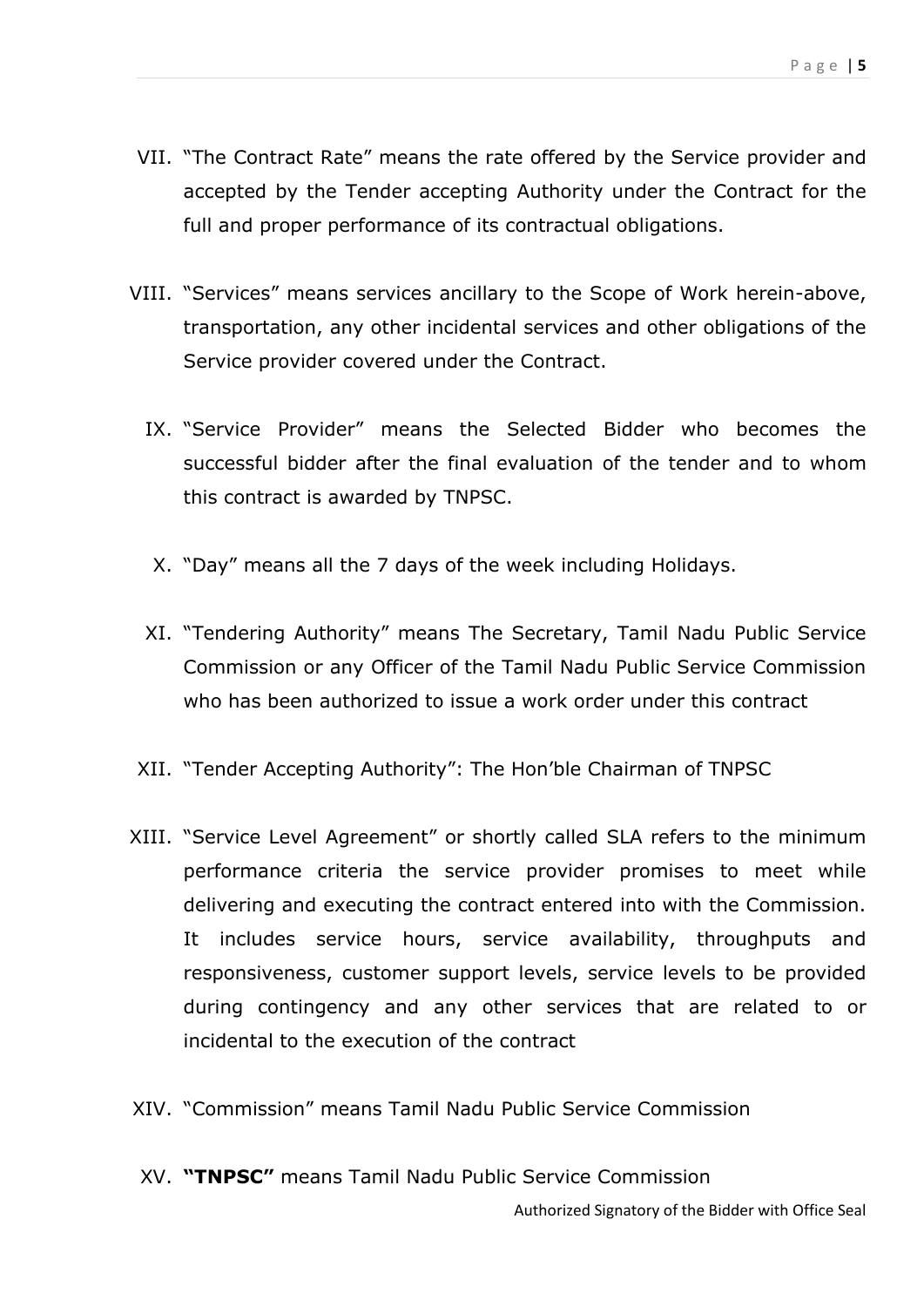## **3.Scope of the work**

The scope of the work is capturing Aadhaar based bio-metric attendance for validating the identity of the candidates appearing for examination. The overall objective of the Aadhaar based biometric attendance is to ensure the trusted verification of candidates appearing for examinations.

The broad objectives of the Project are as follows:-

- a) To reliably identify the individual and prevent impersonation
- b) User-Friendly and Secured Data Submission
- c) Transparency
- d) Provide better Monitoring and control mechanism by TNPSC
- e) Easy upgradation to new technology

The activities related to the above scope of work are carried out as follows:-

- The bidder should install Biometric scanners along with manpower at each and every Examination venues all over in Tamil Nadu at the time of examination.
- The bidder should obtain the finger print of the candidate and validates the identity of the candidate with the UIDAI.
- If any impersonation is found during the verification process, the bidder should immediately intimate the same to TNPSC through dashboard.
- The above scope of work entrusted should strictly adhere to the proviso of the Aadhar act and UIDAI norms.
- Security guidelines for the use of biometric technology of the Government of India, Ministry of Electronics and Information Technology should be followed.

## **4.Eligibility**

- 1. The Service Provider should be an Indian Registered firm.
- 2. The bidder should have office in Chennai and operating branches all over in Tamil Nadu.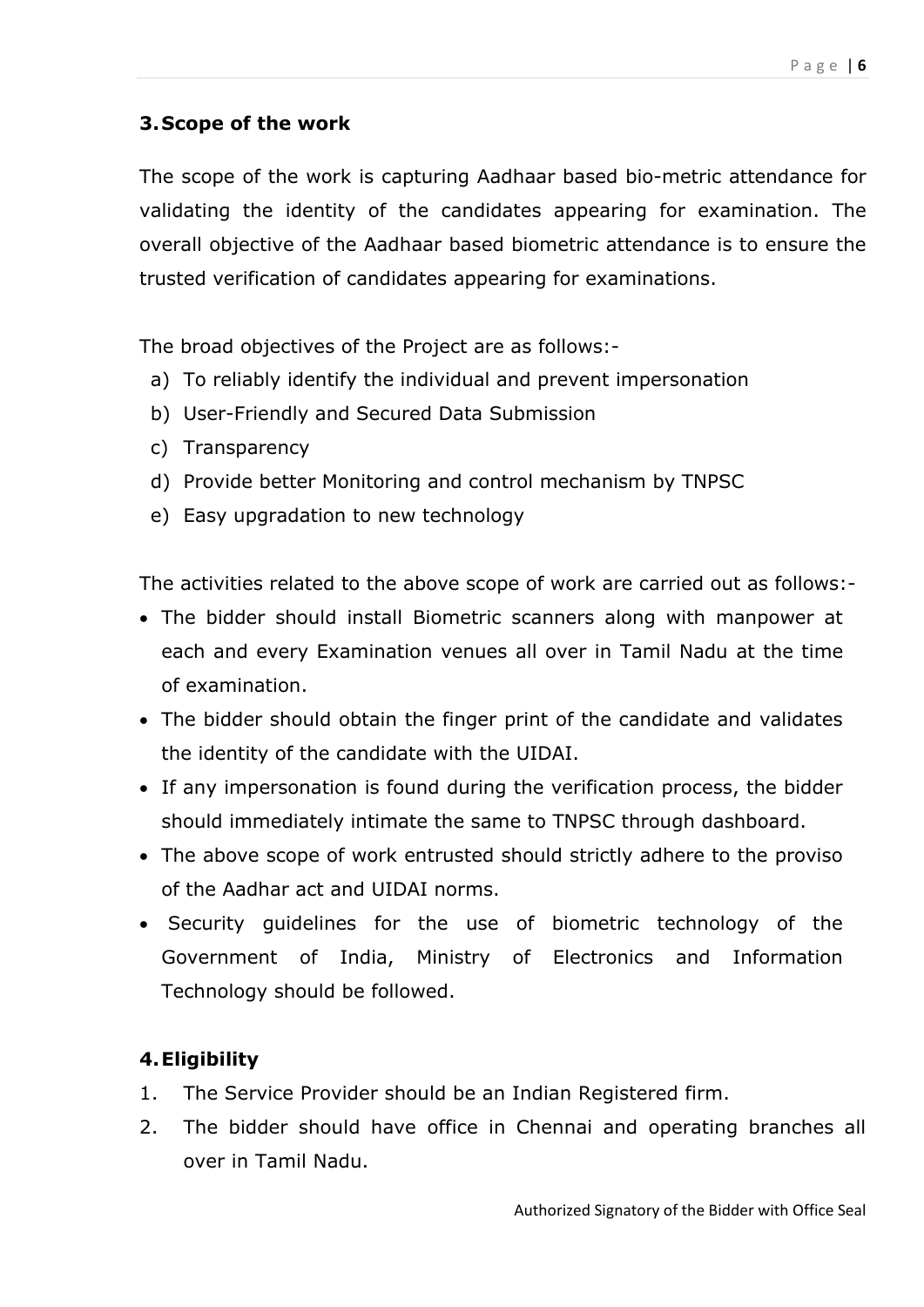- 3. The bidder should participate as a single entity, no consortium or group companies will be allowed.
- 4. The bidder should not have been black listed / debarred by any Government Organization / Department / PSU / any other agency on the day of bidding.
- 5. The Service Provider should have atleast **Three years experience** in providing trained manpower and Executed Services to Government Departments, Public Sector Companies, Government Autonomous organizations or reputed private companies.
- 6. The Service Provider should have executed a minimum of three such contracts during last 3 years.
- 7. The bidder should have minimum Annual Turnover of Rs.5,00,00,000/- (Rupees Five Crores only) for preceding three accounting years between, 2017-2018, 2018-2019 and 2019-2020.
- 8. The company should have been enrolled in ESI / EPF and other statutories.
- 9. The bidder should have rendered service for atleast 3 years in Government Sector or similar work in reputed firms.
- 10. The Company should be registered with appropriate tax authorities such as Income Tax, GST and should submit valid certificates of registration with these authorities.
- 11. All terms & conditions of tender are acceptable to agency/firm.
- 12. The Service Provider should have its own Bank Account.

## **5.1. General Conditions:**

- 1. The contract period of the project is three years.
- 2. The list of infrastructure required in cognizance with the scope of work should also be furnished along with the technical bid.
- 3. All statutory obligations vests with the bidder.
- 4. The bidder should install STQC certified Biometric machines at all examination with the specifications as mentioned in Annexure – V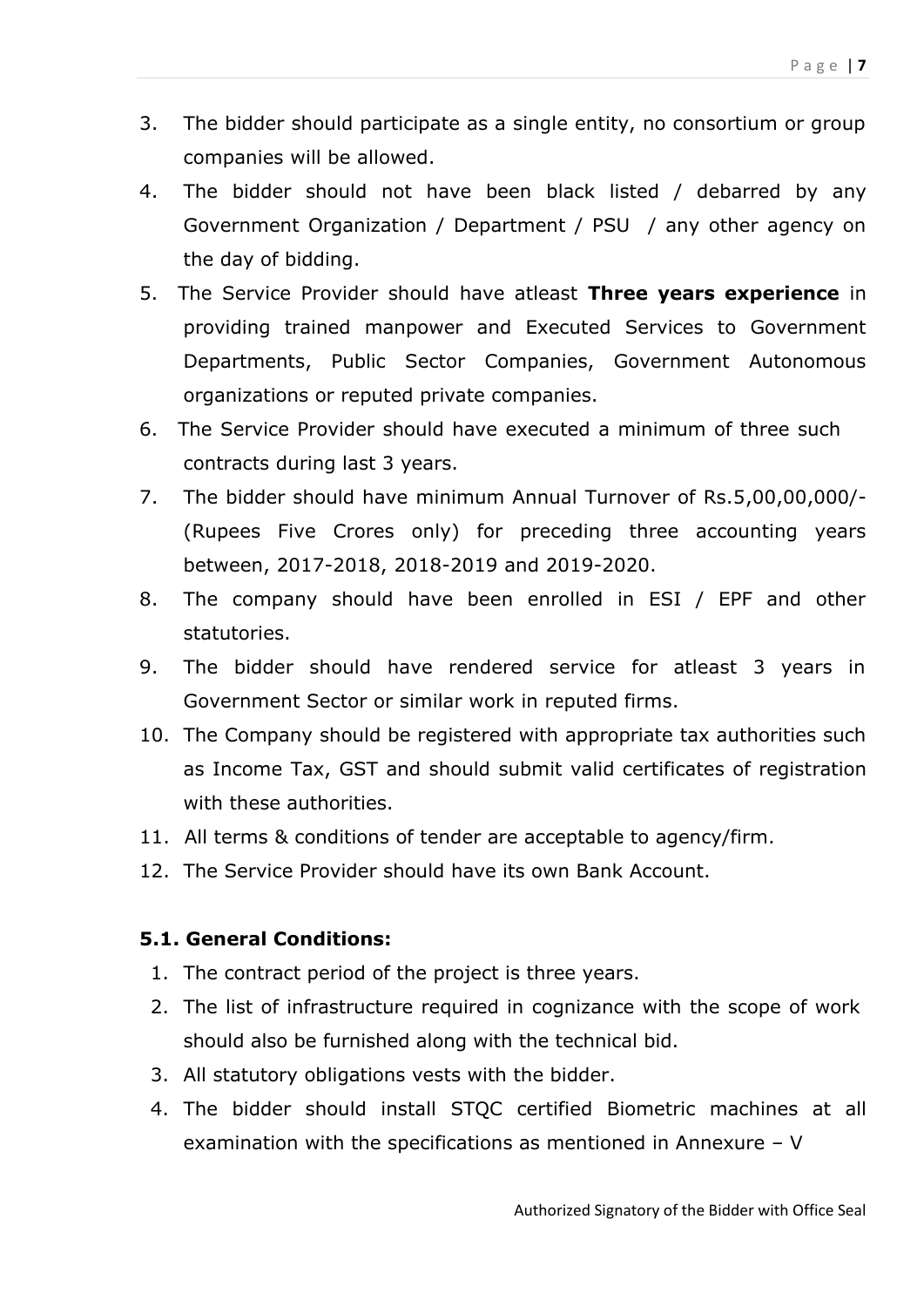- 5. Data capturing/identification work must be completed within the stipulated time and capturing of the thumb/finger/Photographs by the Bio-metric machines shall not be stopped on any ground.
- 6. The bidder should ensure that Bio-metric authentication or capture of Bio-metric data should take minimal time of a candidate and he/she should not be distracted in any form. The persons involved in capturing bio-metric attendance should be adequately trained and technically sound.
- 7. The bidder should have sufficient number of portable devices and man power during the verification process. The entire process of Bio-metric registration should be completed in a smooth way within the specified time frame of examination.
- 8. The bidder should ensure that no candidate is allowed to appear the examination without biometric authentication.
- 9. The bidder should take care of Bio-metric attendance and shall not be interrupted because of any technical fault/human error/power failure etc.
- 10.The bidder should take care of functioning of the process with adequate power backup facilities.
- 11.The authentication of the candidate should be Aadhaar based.
- 12.The bidder has to provide a web based dashboard which can be accessed only by TNPSC officials on the day of examination.
- 13.For candidates whose Aadhaar based authentication couldn't happen, their biometric registration shall involve capturing the digital photo and scanning their indexed fingers. The scanning of the fingers shall be done in the following sequence if the index finger scanning could not be done: Middle finger, ring finger, little finger and thumb of the hand. If required, Toe print/ Iris may be collected.

Or,

if the authentication fails with one finger, Dual finger authentication(use of 2 different fingers) shall be performed.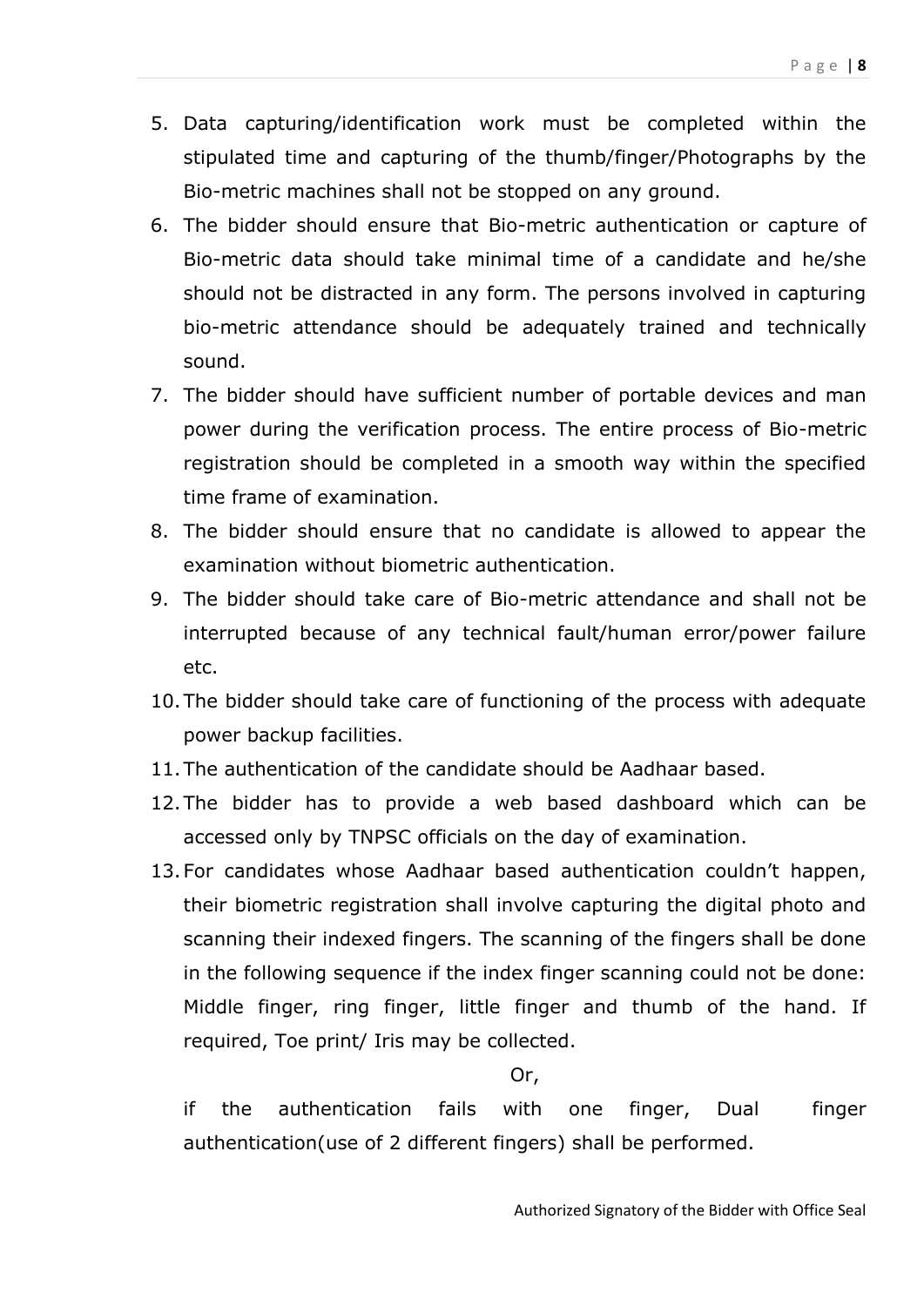- 14.For the candidates whose real time Aadhaar based biometric details couldn't be matched with UID Servers thus making UID based authentication impossible, the agency has to capture the biometric and photograph of the candidate and store it in the database. Also in the comment section of the database it has to be clearly mentioned that due to what reason Aadhaar base authentication couldn't have been done. These details must appear on the on-line dashboard for the examination. For such candidates, the biometric details captured at the exam level will be matched with the data captured at the later stages of the examination. There may be various reasons for that, for example network problem, wrong UID data being provided by the candidate at the time of applying, problem in finger print recognition, any other unforeseen reasons etc. In all such cases agency has to take the action as prescribed above.
- 15.The work should be carried out within the designated venues.
- 16.After the completion of capturing thumb/finger impression the bidder should hand-over the entire data captured in a sealed manner to the Commission and the bidder should not carry with them any data either in a hard format or soft format.

#### **5.2. Other Conditions:**

- 1. Only those firms which, in their individual capacity, satisfy the eligibility criteria, need to quote for this tender and the bids submitted by the bidders who do not fulfill the eligibility criteria will be summarily rejected.
- 2. The bidder should establish the required infrastructure and provide necessary manpower at the examination venues.
- 3. Incomplete Tenders are liable to be rejected. Conditional bids shall not be considered and will be rejected.
- 4. Income Tax as applicable shall be deducted at source.
- 5. The bidding agency must have a relevant ISO certification.
- 6. The bidder should enclose copies of documents substantiating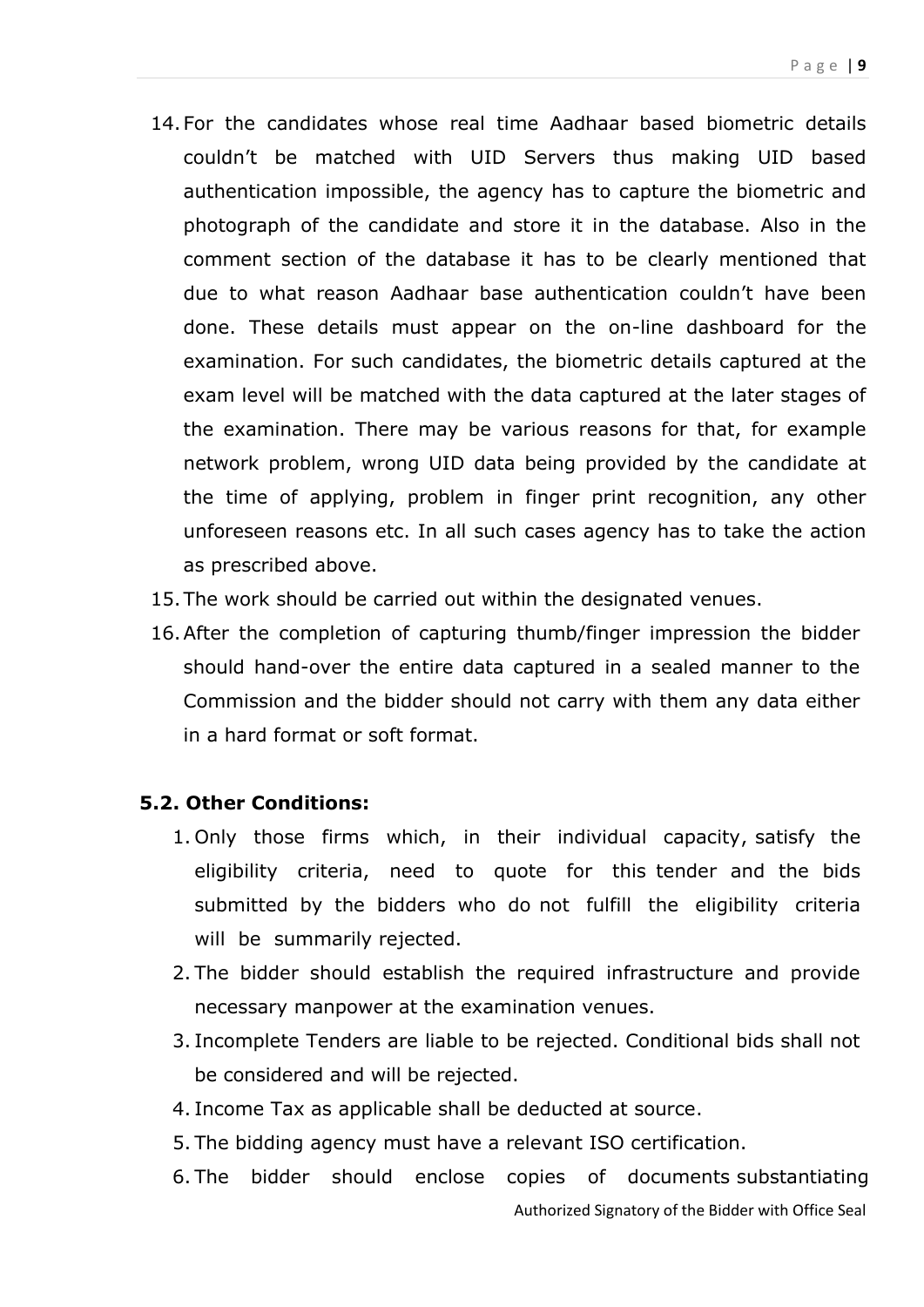their claims in this tender, failing which the tender will be rejected without any further information.

- 7. Page reference for the enclosed documents shall be made in the respective places of the eligibility conditions and other conditions, wherever necessary.
- 8. Corrupt or Fraudulent Practices: Bidders should observe the highest standard of ethics during the execution of such contracts. TNPSC will reject a proposal if it is found that the Bidder recommended for award has engaged in corrupt or fraudulent practice(s) while competing for the contract in question.

#### **5.3 Security**

#### **The following requirements are mandated**

- Biometric captured must be securely sent to the secured element.
- No copy of biometric should be available outside the secure element post the transaction.
- Matching must be performed within the secure element.
- The bidder shall ensure the confidentiality of stored and transmitted biometric data can be obtained from access control mechanism and various forms of encryption techniques

#### **5.4 Integrity**

The bidder shall employ effective data integrity protection. This could be realized through access control mechanism preventing unauthorized access to biometric data or by integrity checking using cryptographic techniques. Integrity protection may be combined with other techniques (such as time stamping).

#### **5.5 Audits**

 The Bidder must perform 3rd party IT audit reports to ensure biometrics and PII data is protected securely.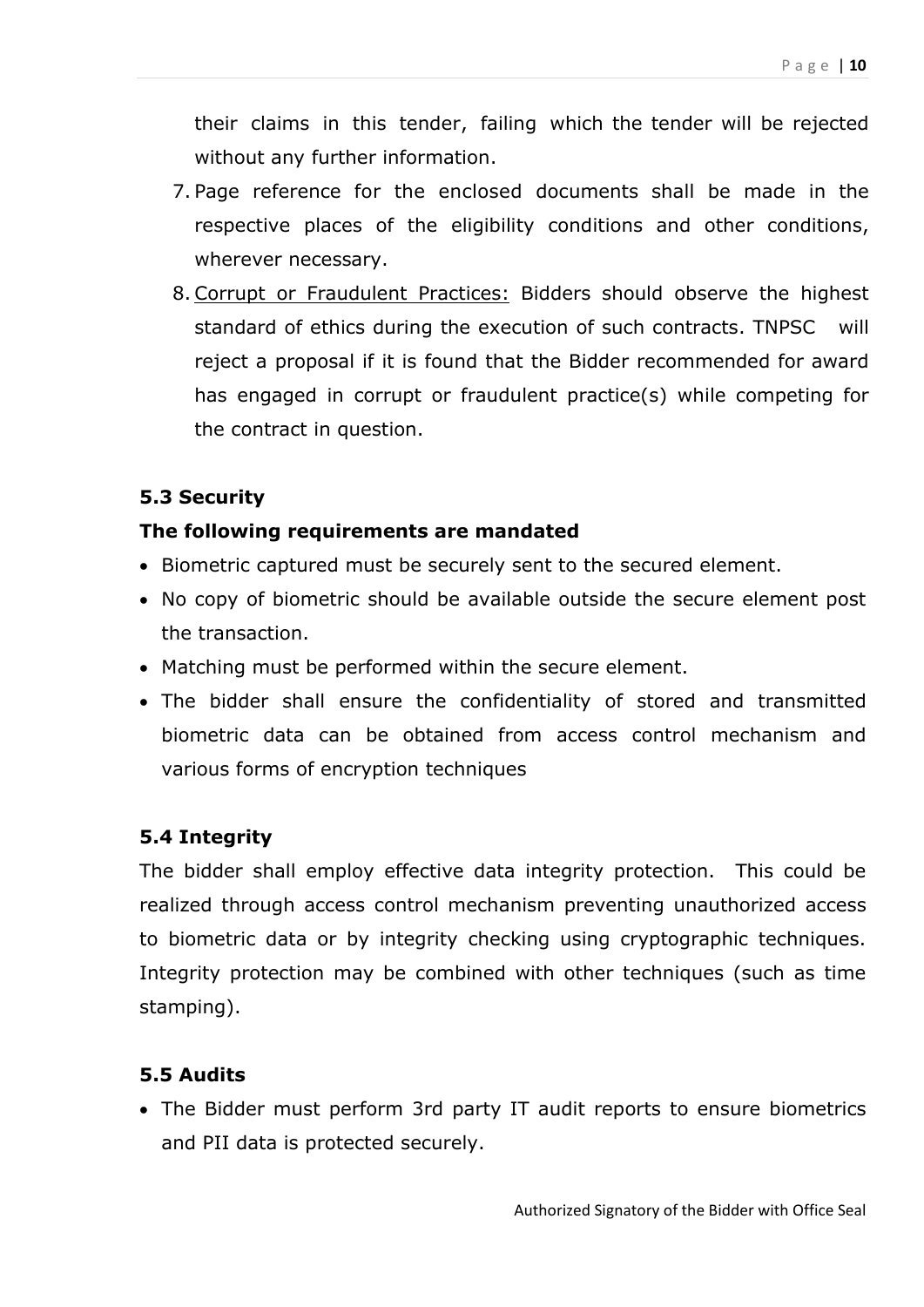**IT Act -** Misuse of biometrics and any misuse of PII data including biometrics attract strict legal penalties under IT Act. The system should take measures to align its implementation of the overall system to be compliant with IT Act and mandates that its partners also comply with IT Act when it comes to PII data protection

**Aadhaar Act 2016**–Collection, disclosure or use in contravention of the provisions would attract penalties under the Aadhaar Act.

### **6. Submission of Bids**

- 1. Cover-I: The Technical Bid envelop shall contain necessary documentary evidences to substantiate the parameters indicated in the tender document.
- 2. Cover–II: The Financial Bid should contain only Price Bid as in Annexure-VI. In case, any bidder encloses the financial bid within technical bid, the same shall be rejected summarily.

## **6.1. Evaluation of Bids:**

Technical Evaluation shall be done based on the following items:-

| a. | Legal structure of the firm                               |  |  |  |  |
|----|-----------------------------------------------------------|--|--|--|--|
| b. | Financial capability                                      |  |  |  |  |
| c. | Staff management                                          |  |  |  |  |
| d. | Experience in this field                                  |  |  |  |  |
| e. | Number of similar Projects done for government            |  |  |  |  |
|    | organizations.                                            |  |  |  |  |
| f. | Technical proposal                                        |  |  |  |  |
| g. | Project plan                                              |  |  |  |  |
| h. | Presentation etc.,                                        |  |  |  |  |
| i. | Approach and Methodology                                  |  |  |  |  |
| j. | Data security                                             |  |  |  |  |
| k. | Innovative services proposed in the technical<br>proposal |  |  |  |  |
| I. | Other important components of the proposal                |  |  |  |  |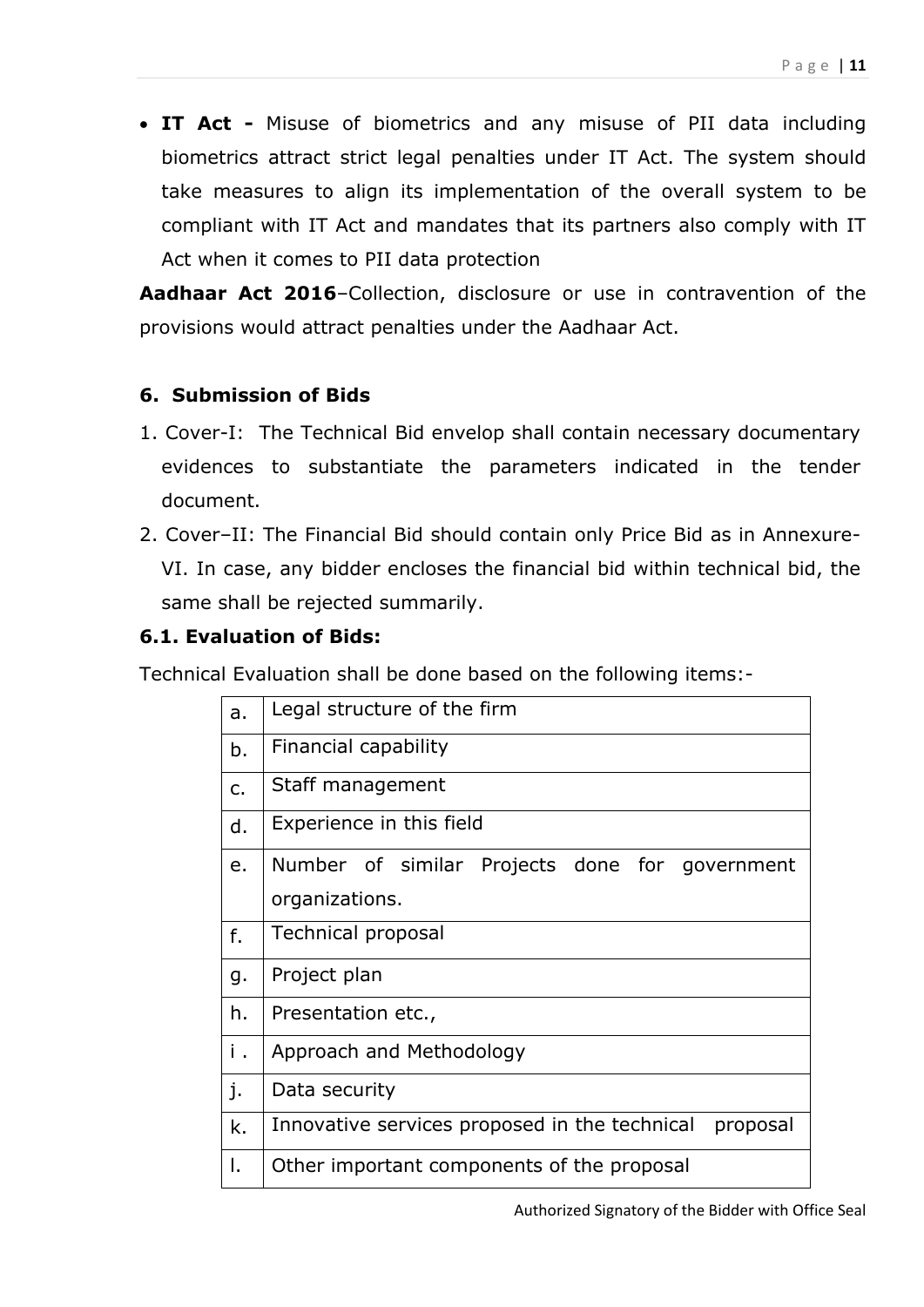The technical evaluation of the bid will be based on the bidder's response to the requirements as mentioned in the tender document, which will include the Technical Specifications mentioned in the tender document

Minimum Qualifying Technical Score is 60%. If a bidder fails to score 60%, then the bidder is liable for rejection.

The Technical Evaluation Committee has every right to change the scoring model according to the latest developments and requirements.

#### **6.2. Financial Evaluation**

- a) The Financial Bid of those Bidders who have been found to be technically eligible will alone be opened. The Financial bids of ineligible bidders will not be opened.
- b) The Financial Bids shall be opened in the presence of representatives of technically eligible Bidders, who may like to be present. Financial bid will be opened on the date and time mentioned in the fact sheet at the office of TNPSC.

#### **6.3. Evaluation and Comparison of Bids**

- (a) 70 % weightage will be awarded for Technical Evaluation and 30% weightage will be awarded for Financial Evaluation.
- (b) Technical Bid will be assigned a Technical score(TS) out of a maximum of 100 points.
- (c) **Final Evaluation Criteria - Quality and Cost based selection (QCBS)**

The individual Bidder's commercial scores (CS) are normalized as per the formula below:

#### **Fn= Fmin/Fb \* 100**

(rounded off to 2 decimal places) Where,

- Fn = Normalized commercial score for the Bidder under consideration
- Fb = Absolute financial quote for the Bidder under consideration
- Fmin = Minimum absolute financial quote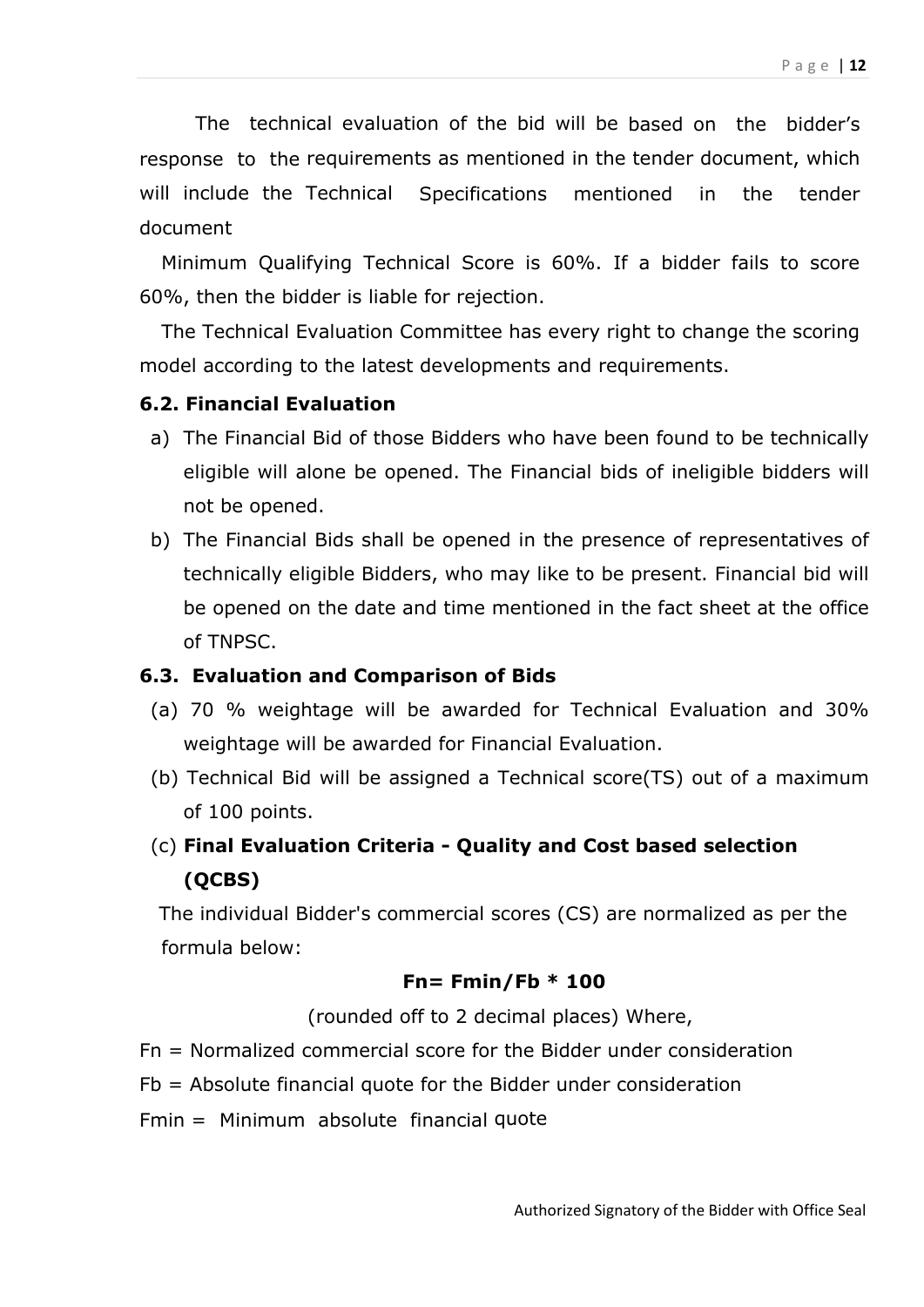#### **Composite Score(S) = Ts\*0.70 + Fn\*0.30**

The Bidder with the highest Composite Score(S) would be awarded with the contract, subject to the fulfillment of tender conditions given in this tender document.

#### **6.4. Validity of Bids**

The bids submitted for this tender shall be valid for 6 months from the date of submission of tender.

## **7. EARNEST MONEY DEPOSIT (EMD)**

- 1. The bidder should enclose the bid security EMD of Rs.1,00,000/- (Rupees One Lakh only) in the form of Demand Draft obtained in favour of The Secretary, Tamil Nadu Public Service Commission.
- 2. EMD of all unsuccessful bidders would be released by TNPSC within one(1) month of the bidder being notified as being unsuccessful.
- 3. EMD of the successful bidder will be treated as Security Deposit.
- 4. The EMD amount is interest free and will be refundable to the unsuccessful bidders without any accrual of interest over it.
- 5. The Earnest Money will be forfeited on account of one or more of the following reasons:
	- i. Bidder withdraws its Bid during the validity period specified in Tender Document.
	- ii. Incase of a successful bidder, the said bidder fails to sign the Agreement in time

#### **8. Right to Terminate the Process**

TNPSC reserves the right to annul the Tender Document process, or to accept or reject any or all the Bids in whole or part at any time without assigning any reason and without incurring any liability to the affected bidder(s) or any obligation to inform the affected bidder(s) on the grounds for such decision.

### **9. Clarifications and amendments of Tender Document**

Authorized Signatory of the Bidder with Office Seal 1. During the process of evaluation of Bids, TNPSC may, at its discretion, ask Bidders for clarifications on their bid. The Bidders are required to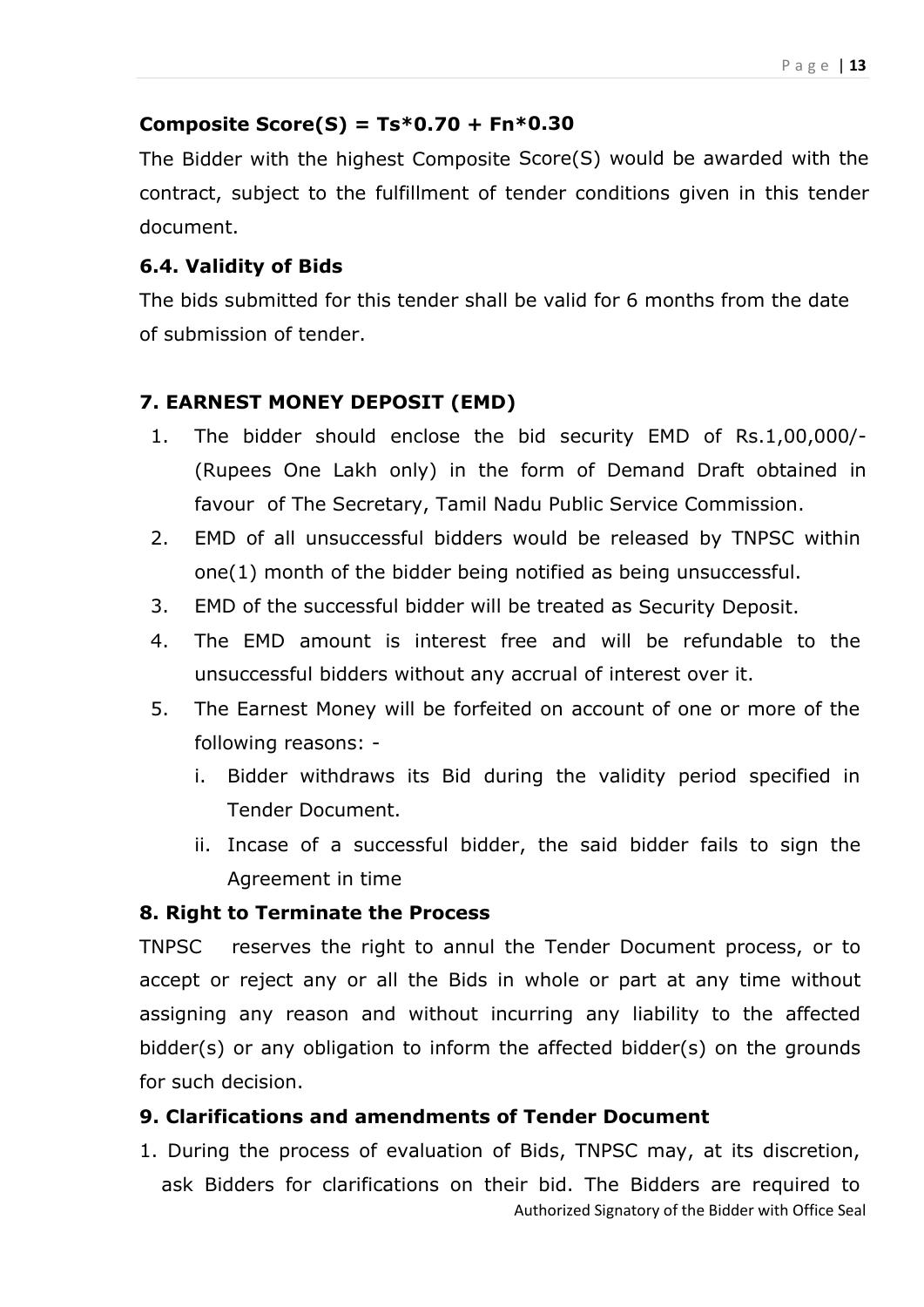respond within the prescribed time frame for any such clarification. In case of non-compliance, their bids will be disqualified and rejected without further notice.

- 2. Pre bid meeting will be held for addressing the clarifications on the date and time mentioned in the Tender Data Sheet or any other date to be decided by TNPSC. The Bidders are requested to participate in the Pre-bid meeting and get the clarifications.
- 3. Before closing of the Tender, clarifications and corrigendum (if any) will be notified in the websites mentioned in the Tender Schedule. The Bidders shall periodically check for the amendments or corrigendum or information in the websites till the closing date of this Tender.
- 4. TNPSC will not make any individual communication and will in no way be responsible for any information missed out by the bidders.
- 5. Before the closing of the Tender, TNPSC may amend the Tender document as per requirements or wherever it feels that such amendments are absolutely necessary. Amendments also may be given in response to the queries by the prospective Bidder(s). Such amendments will be notified in the websites mentioned in the tender schedule. It is bidder responsibility to keep checking the website for any changes or clarifications or corrigendum to the tender document.
- 6. TNPSC at its discretion may or may not extend the due date and time for the submission of bids on account of any amendments.
- 7. TNPSC is not responsible for any misinterpretation of the provisions of this tender document on account of the Bidder failure to update the Bid documents on changes announced through the website

#### **10. Late Bids**

1. Bids received after the due date and the specified time (including the extended period, if any) for any reason whatsoever, shall not be entertained and shall be returned unopened. TNPSC shall not be responsible for any postal delay or non-receipt/non-delivery of the documents. No further correspondence on the subject will be entertained.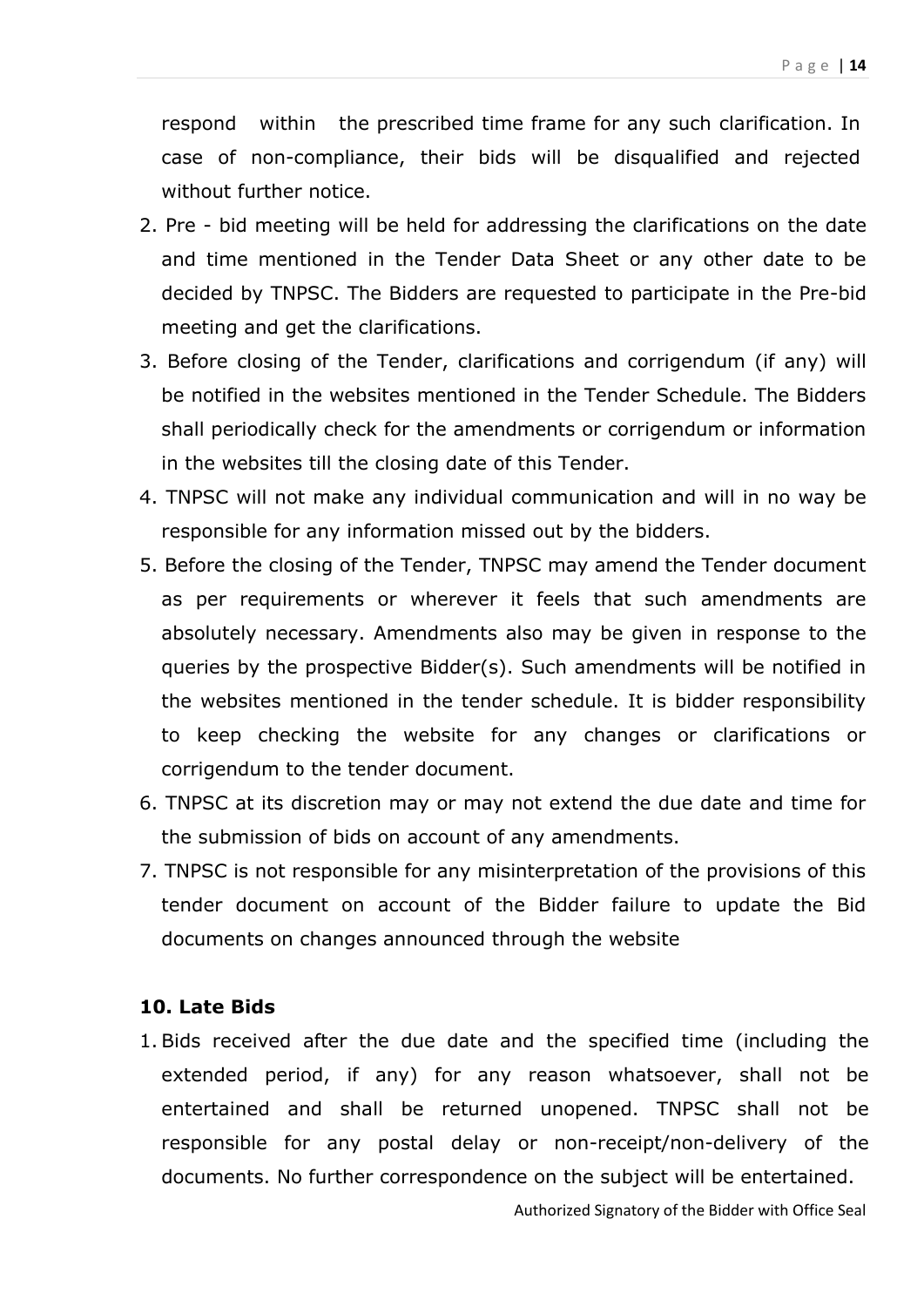#### **Note:-**

i. Evaluation Committee may ,at its discretion, call for additional information from the bidder(s) through e-Mail /Fax/Telephone/Meeting or any other mode of communications. Such information has to be supplied within the setout timeframe as provided by Evaluation Committee, otherwise Evaluation Committee shall make its own reasonable assumptions at the total risk and cost of the bidders and the bid is liable to be rejected. Seeking clarifications cannot be treated as Acceptance of the Bid. For verification of information submitted by the bidders, the committee may visit bidder's offices at its own cost. The bidders shall provide all the necessary documents, samples and reference information as desired by the Committee. The bidders shall also assist the Committee in getting relevant information from the bidders' references.

#### **11. Notification of Award of Contract**

TNPSC will notify the successful bidder in writing that its bid has been accepted. The notification of award will constitute the formation of the contract with the successful bidder.

#### **11.1. Signing of Contract**

The successful bidder will sign the Contract with TNPSC within 16 working days of the release of notification/Letter of Intent. After signing of the Contract, no variation in or modification of the terms of the Contract shall be made.

#### **11.2. Period of Contact**

Initially the contract will be for Three years and may be extended for 2 more years depending upon successful completion of the job and performance review.

#### **12.Payment**

Authorized Signatory of the Bidder with Office Seal The payment shall be in Indian Rupees and shall be paid only after successful completion of work. The successful bidder has to sign an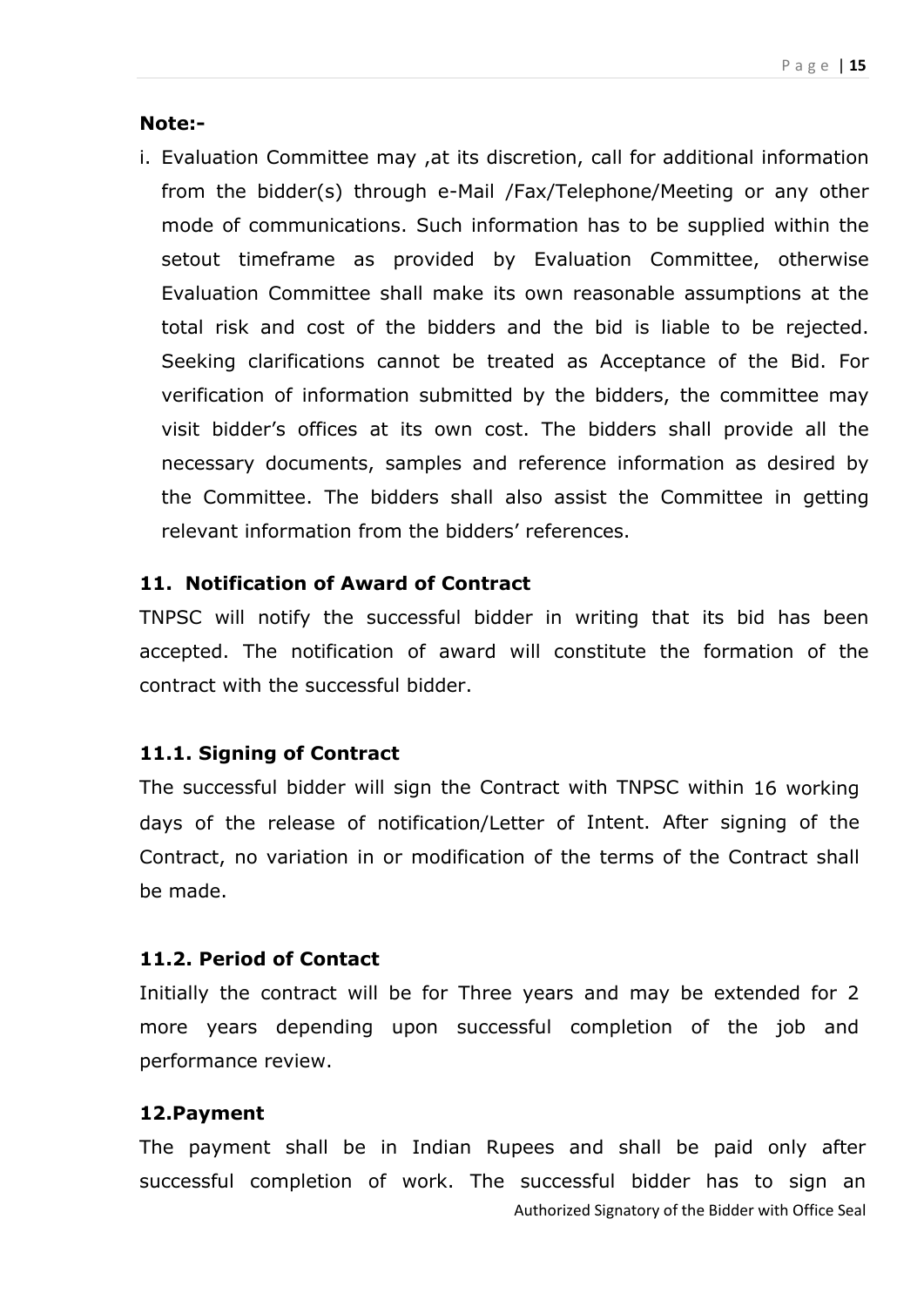agreement on non –judicial stamp paper which shall contain clauses related to liquidated damages on account of delays, errors, cost and time over runs etc. The Bidder shall raise the bill after completion of the examination and submission of entire data captured by them to TNPSC. Payment shall be made by TNPSC within 45 days from the bill date. However, the 45 days deadline for payment may go beyond in financial year endings or for want of fund from the Government.

#### **13. Penalty**

- 1. If any of the stages specified, either not completed or not completed satisfactorily as per the approved time schedule ,forming part of the contract agreement due to reasons solely and entirely attributable to the Selected Bidder and not in any way attributable to the delay on the part of TNPSC, a penalty @ 1.0% of the bid value of the delayed stage of the item, per day (subject to a maximum of 10%) may be imposed and accordingly the time for the next stage be reduced by the TNPSC, to account for the delay.
- 2. If the delay adversely affects conduct of examination Processes the Security Deposit and Performance Security will be forfeited and other legal action would be initiated as per terms and conditions of contract. The TNPSC may rescind this part of the contract and shall be free to get it done from any other agency at the risk and cost of the Selected Bidder.
- 3. In case of breach of any of terms and conditions mentioned in this tender document or contract, the TNPSC will have the right to cancel the work order without assigning any reason thereof and to impose penalty to the tune of 10% of the tender value (i.e., 10% of the total cost towards the conduct of the particular exam / Test) and the security deposit shall also stand forfeited. An agreement between TNPSC and the vendor shall be signed in this regard.

#### **14. Arbitration**

 In case of any dispute, the matter will be referred to a sole Arbitrator to be appointed by the Secretary, TNPSC under the "Arbitration and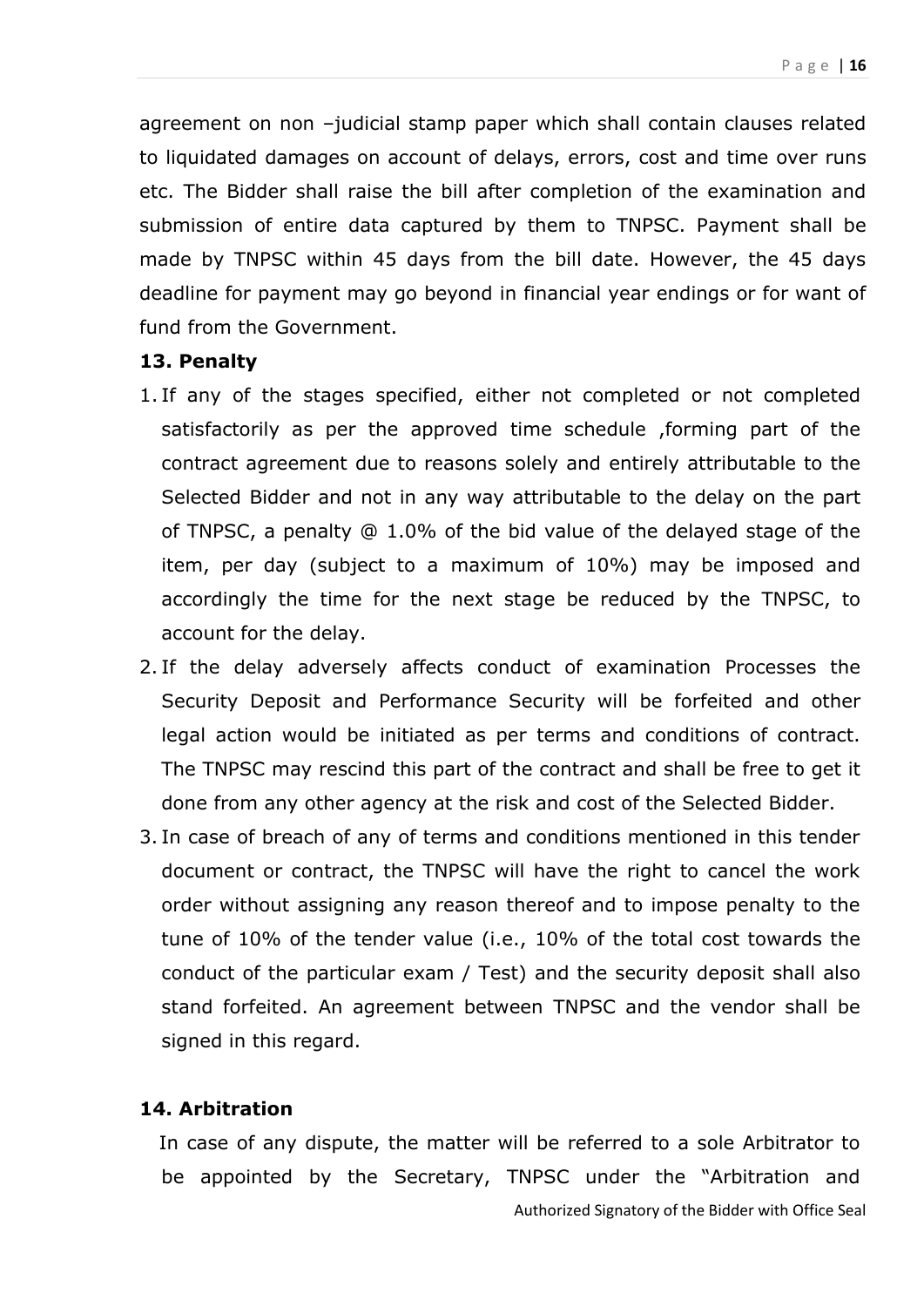Conciliation Act 1996". The arbitration shall be held in Chennai, Tamil Nadu, India and the language of arbitration shall be English. The Courts at Chennai alone shall have jurisdiction in the matter.

#### **15. Force Majeure**

Notwithstanding anything contained in the Bid Document, the Selected Bidder shall not be liable for forfeiture of security, liquidated damages or termination for default, if and to the extent that, it's delay in performance or other failures to perform its obligations under the agreement is the result of an event of Force Majeure.

For purposes of this clause "Force Majeure" means an event beyond the control of the Selected Bidder and not involving the Selected Bidder's fault or negligence and which was not foreseeable. Such events may include wars or revolutions, fires, floods, earth quakes, epidemics. The preventive majors for fire breakdown must be followed otherwise will not be applicable here. The decision of the TNPSC, regarding Force Majeure shall be final and binding on the Selected Bidder.

If a Force Majeure situation arises, the Selected Bidder shall promptly notify to the TNPSC in writing, of such conditions and the cause thereof. Unless otherwise directed by the TNPSC in writing, the Selected Bidder shall continue to perform its obligations under the agreement as far as reasonably practical, and shall seek all reasonable alternative means for performance not prevented by the Force Majeure event. The TNPSC may, terminate this agreement by giving a written notice of a minimum 15 days to the Selected Bidder, if as a result of Force Majeure; the Selected Bidder is unable to perform a material portion of the services for a period of more than 30 days.

#### **16. Suspension**

Authorized Signatory of the Bidder with Office Seal The TNPSC may, after giving a written notice of suspension to the Selected Bidder, and considering the representation, if any, submitted to him within a period of 15 days from receipt of such notice, suspend all payments to the Selected Bidder, if the Selected Bidder fails to perform any of its obligations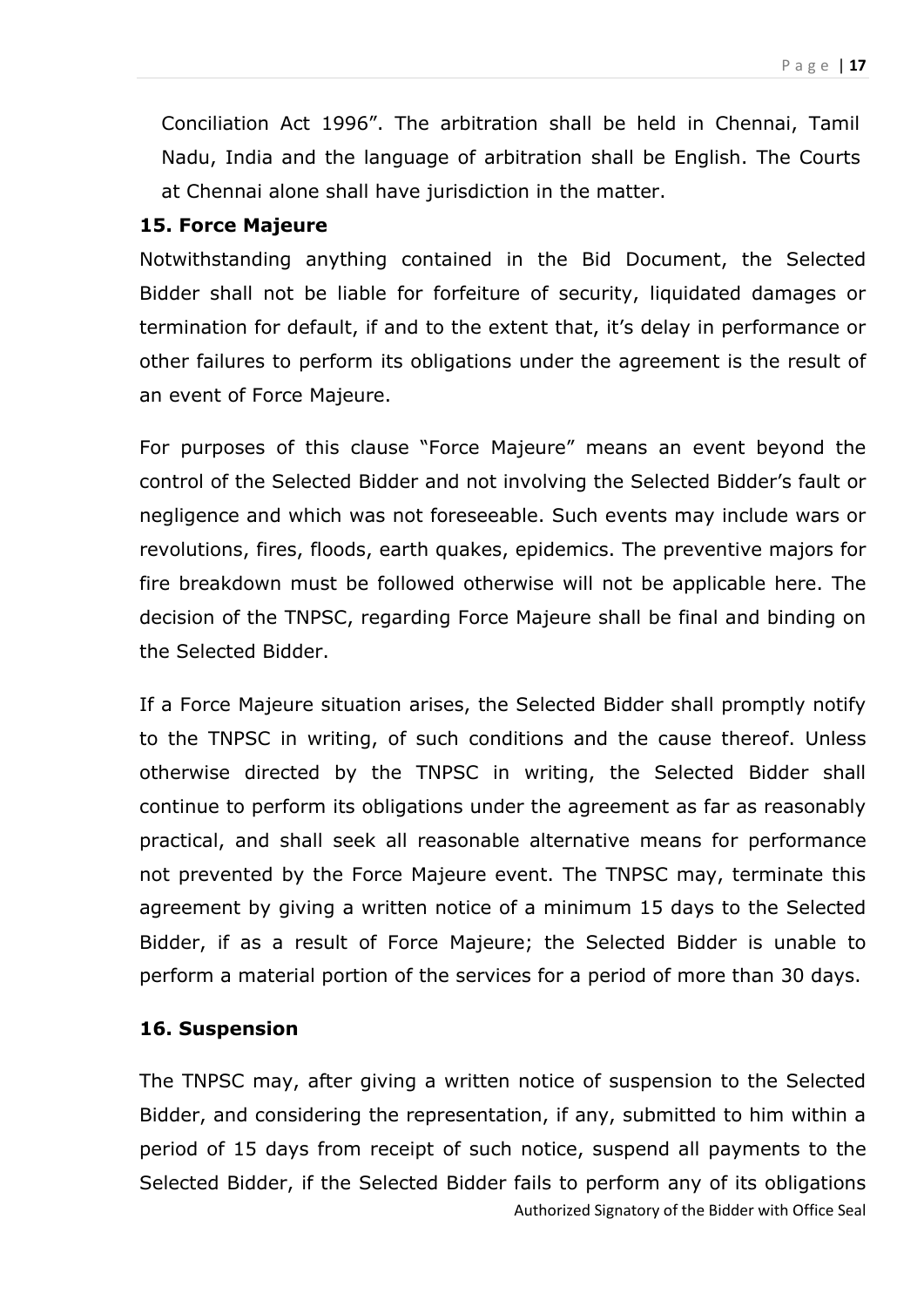(including the carrying out of the services) provided that such notice of suspension:

- i. Shall specify the nature of the failure and
- ii. Shall direct the Selected Bidder to remedy such failure within a specified period from the date of receipt of such notice of suspension by the Selected Bidder.

The TNPSC may engage some other agency for the completion of suspended work, which will be carried out at the risk, and cost of the Selected Bidder.

#### **17. Confidentiality**

The Selected Bidder and their personnel shall not, either during implementation or after completion of the project, disclose any proprietary or confidential information relating to the services, agreement or the TNPSC's business or operations without the prior consent of the TNPSC. The legal liability for breach of confidentiality by the bidder and its employees solely lies with the bidder.

#### **18. Termination of contract**

#### 18.1 Termination for Default

Either Party may, without prejudice to any other course of action for breach of contract, by written notice of 60 days to the other party, terminate the agreement in whole or in part, if:

- The defaulting party fails to perform any or all of the obligations within the time period(s) specified in the agreement or any extension thereof granted, by the other party.
- The quality of the delivery of various tasks is not up to the satisfaction of the TNPSC.
- The defaulting party fails to perform any other obligation under the agreement.
- In the event of the TNPSC terminating the contract in whole or in part, the TNPSC may procure, upon such terms and in such a manner as it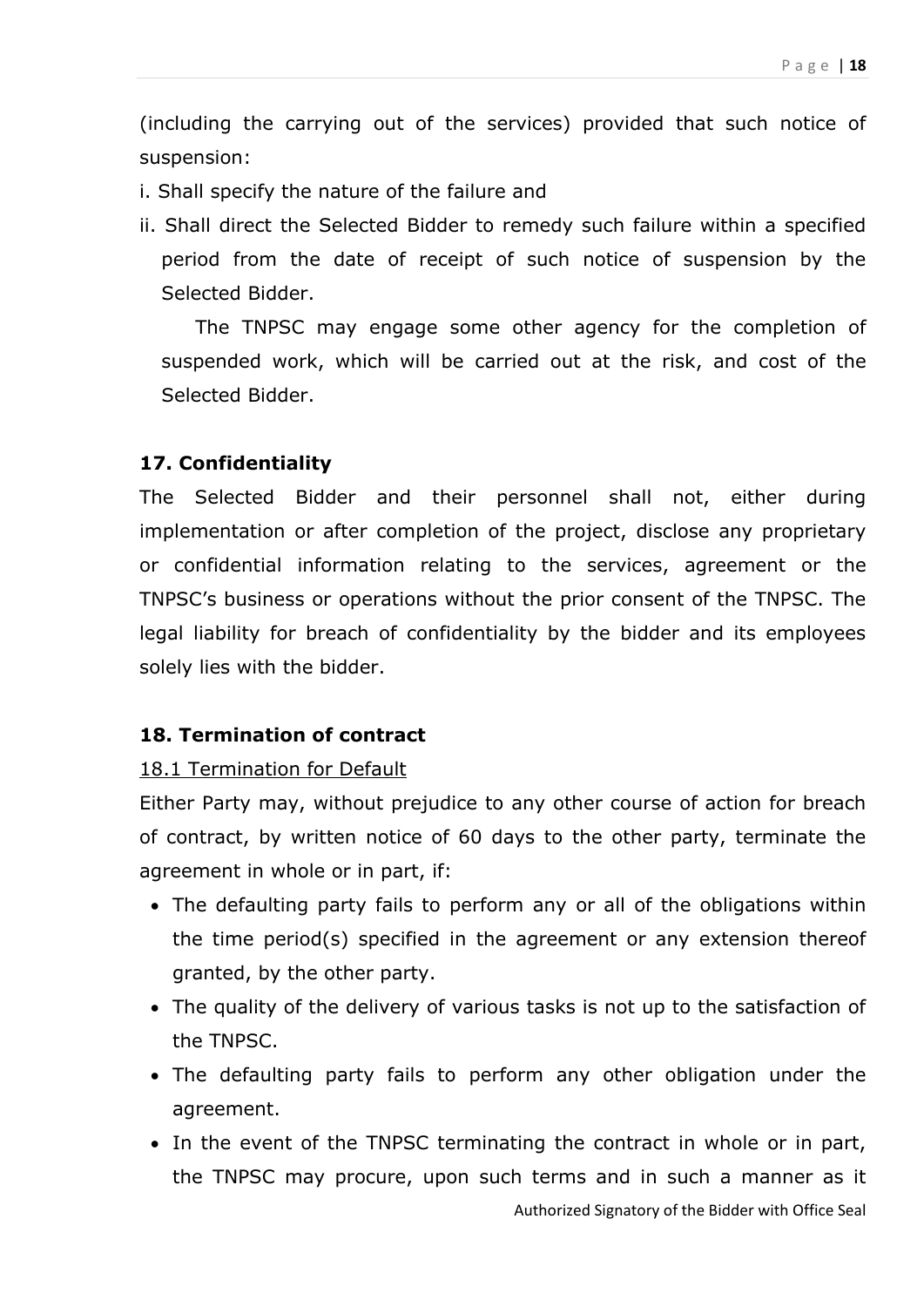deems appropriate, items or services similar to those undelivered, and the Selected Bidder shall be liable to the TNPSC for any excess costs for such similar items or services. However, the Selected Bidder shall continue with the performance of the contract to the extent not terminated.

- The Selected Bidder shall stop the performance of the contract from the effective date of termination and hand over all the documents, data, equipment etc. to TNPSC for which payment has been made. The Selected Bidder may withdraw items, for which payment has not been made. No consequential damages shall be payable to the Selected Bidder in the event of termination.
- In case of termination of contract, all Bank Drafts/ FDRs furnished by the Selected Bidder by way of Bid Security / Performance Security shall stand forfeited.
- In case of suspension/termination, the Selected Bidder shall be liable to pay compensation for any direct loss or additional liability, if incurred due to completion of work by another agency.

#### 18.2 Termination for convenience

- a) The TNPSC, by written notice of at least 90 days sent to the Selected Bidder, may terminate the contract, in whole or in part thereof, at any time for its convenience.
- b) The notice of termination shall specify that termination is for the TNPSC's convenience and also the extent to which performance of the Selected Bidder under the contract is terminated, and the date on which such termination becomes effective.
- c) The TNPSC shall accept the items/services, which are completed and ready for delivery within 30 days after the Selected Bidder's receipt of notice of termination, at the contract terms and prices.
- d) For the remaining items/services, the TNPSC may elect:
	- To have any portion completed and delivered at the contract terms and prices; and /or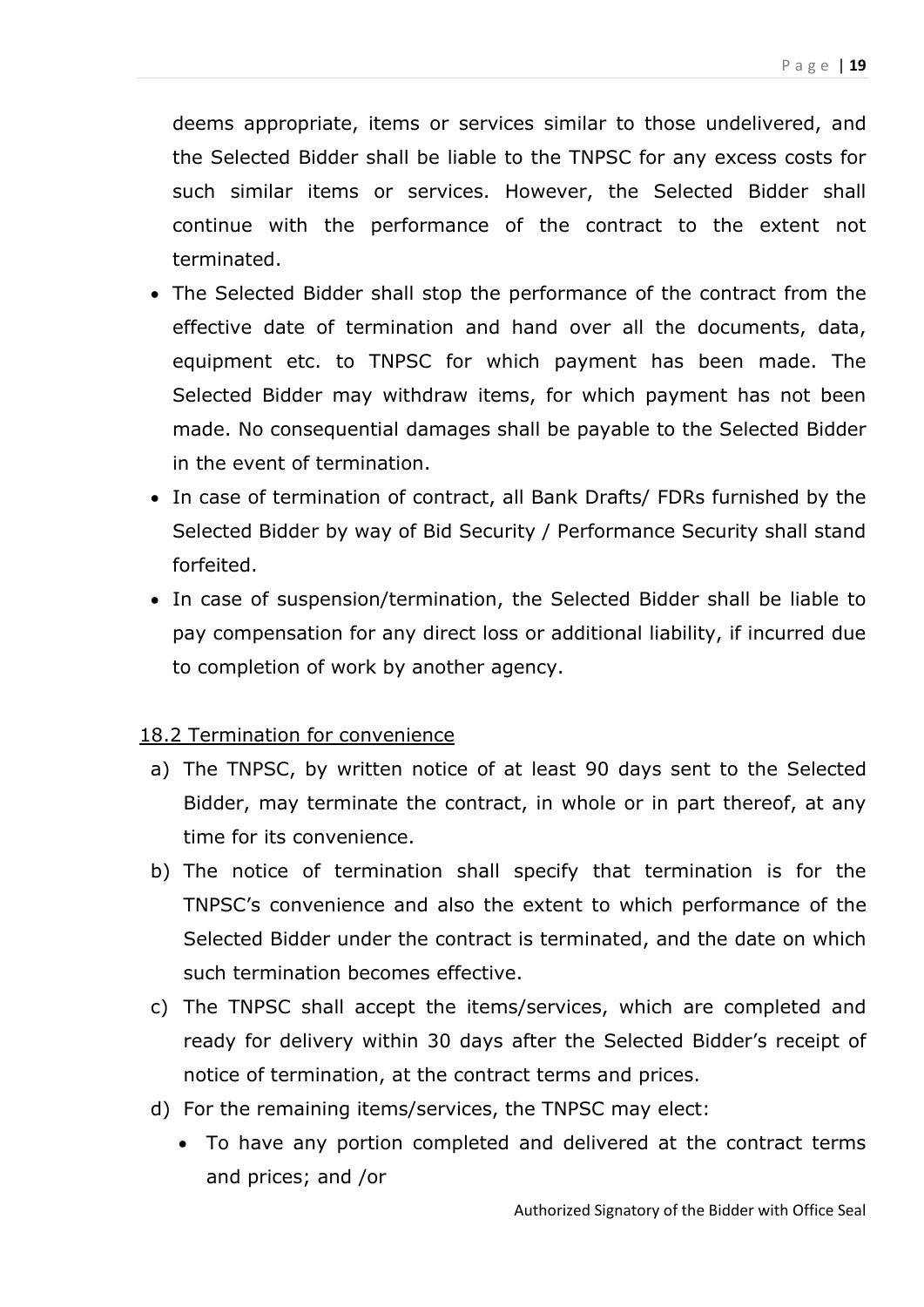To cancel the remainder and pay to the Selected Bidder an agreed amount for partially completed items/services and for services previously accomplished by the Selected Bidder.

#### 18.3.Termination for Insolvency

The TNPSC may at any time terminate the contract by giving notice to the Selected Bidder, if the Selected Bidder becomes bankrupt or otherwise insolvent. In this event, termination will be without compensation to the Selected Bidder, provided that such termination will not prejudice or affect any right of action or remedy, which has accrued or will accrue thereafter to the TNPSC.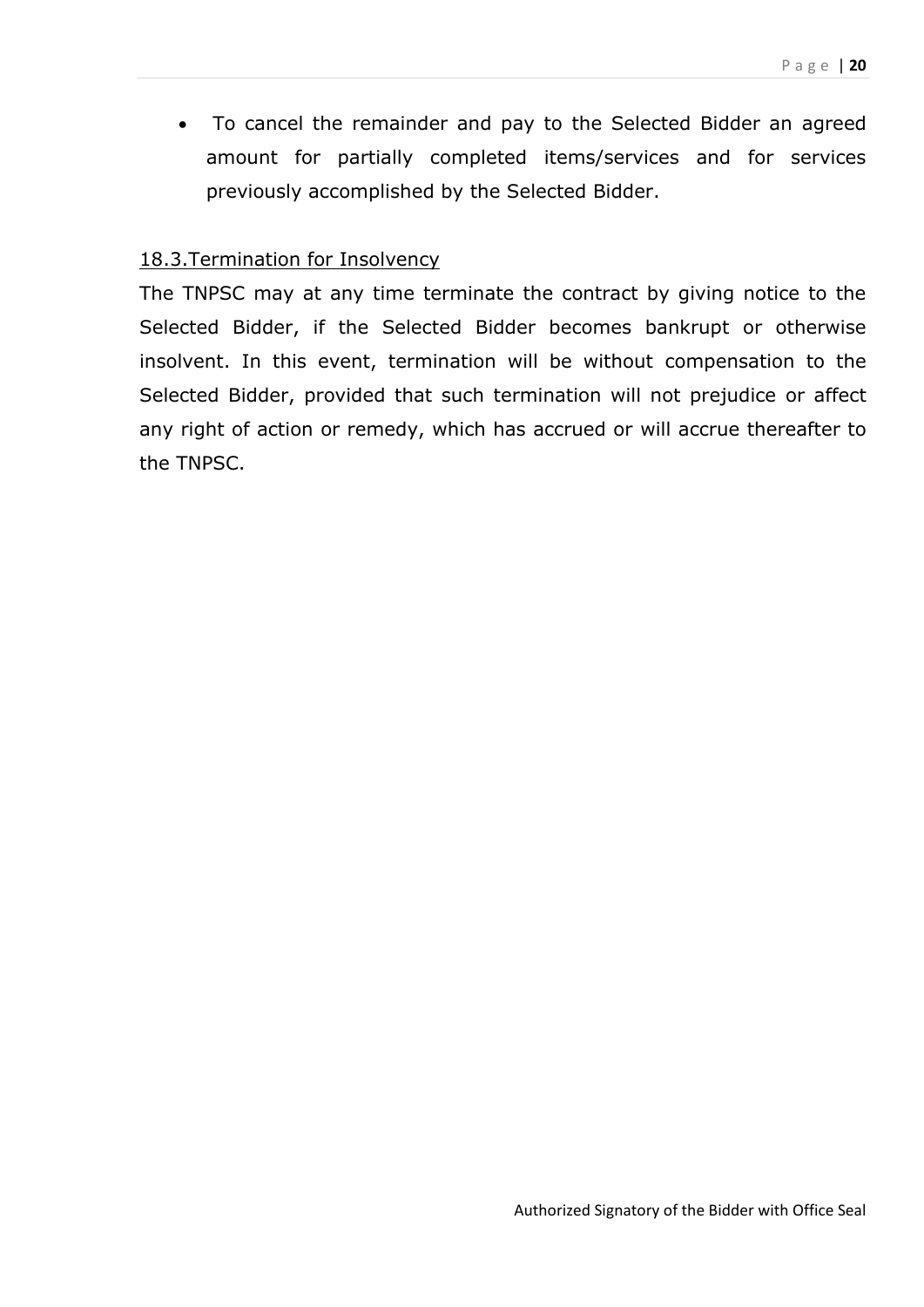#### **ANNEXURE – I**

## **CHECK LIST cum QUESTIONER FOR ELIGIBILITY CRITERIA (TO BE KEPT IN COVER-I OF TECHNICAL BID)**

| SI.No | <b>Eligibility Condition</b>                                                                                                                                                                                              | Yes $/$<br><b>No</b> | Remarks /<br>Page<br><b>Reference</b> |
|-------|---------------------------------------------------------------------------------------------------------------------------------------------------------------------------------------------------------------------------|----------------------|---------------------------------------|
| 1.    | Is the firm registered in India?                                                                                                                                                                                          |                      |                                       |
| 2.    | Completed Number of years of existence in India?                                                                                                                                                                          |                      |                                       |
| 3.    | Is your firm operating in India at least three years<br>with an objective of scope of this project?                                                                                                                       |                      |                                       |
| 4.    | Legal status (Attach copies of original document<br>defining the legal statues).<br>An Individual<br>a)<br>A Proprietary/Partnership bidder<br>b)<br>A Private & Public Limited Company or<br>$\mathsf{C}$<br>Corporation |                      |                                       |
| 5.    | Gross annual turnover of the Company (Profit)<br>1. $2017 - 2018$<br>$2.2018 - 2019$<br>3. 2019 - 2020                                                                                                                    |                      |                                       |
| 6.    | Gross annual turnover of the Company (loss)<br>$1.2017 - 2018$<br>$2.2018 - 2019$<br>3. 2019 - 2020                                                                                                                       |                      |                                       |
| 7.    | Do you need to have any consortium in this project<br>/ tender? (Consortium is not allowed)                                                                                                                               |                      |                                       |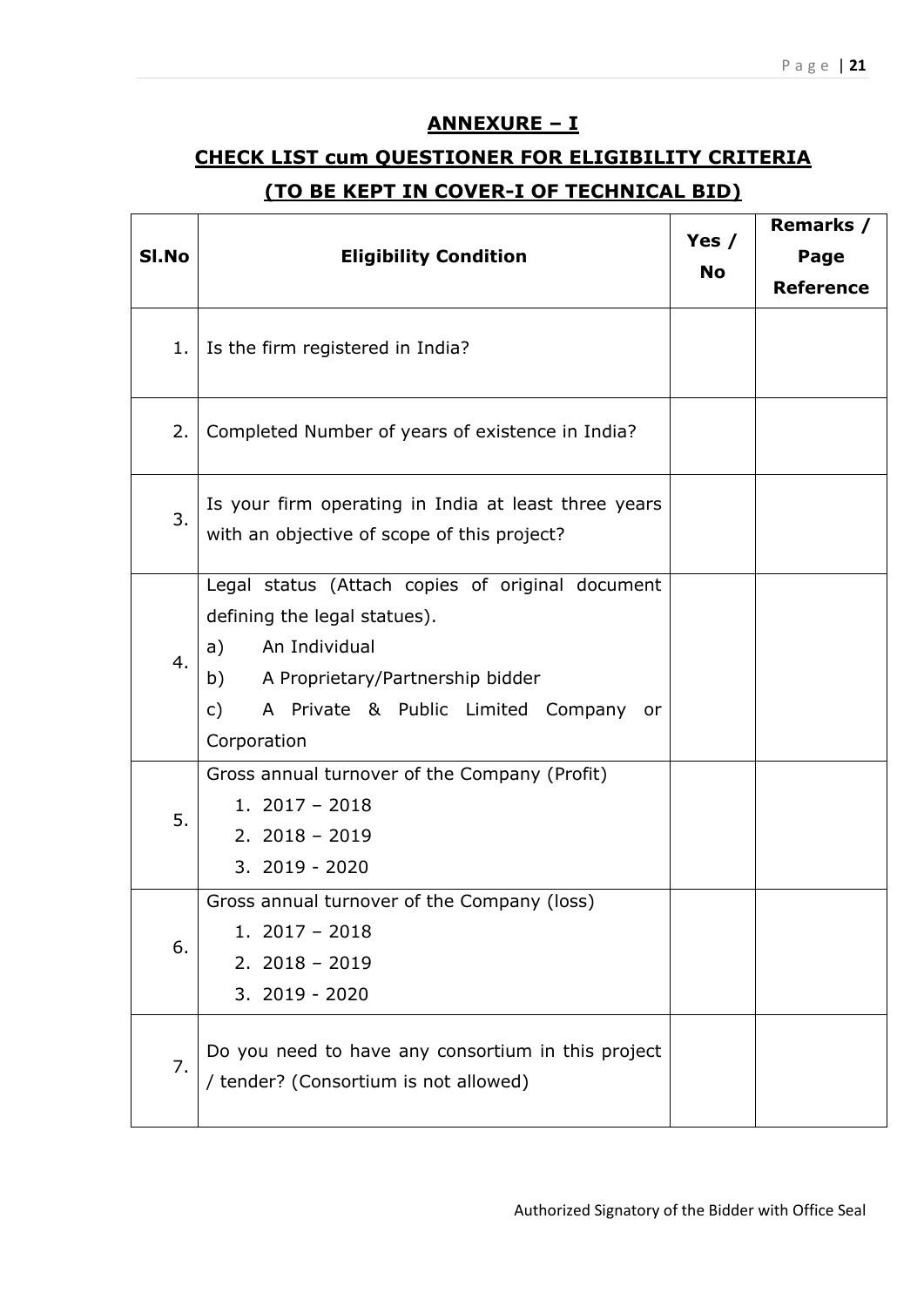| 8.  | Do you have an operating branch office at Chennai?                                                                                   |  |
|-----|--------------------------------------------------------------------------------------------------------------------------------------|--|
| 9.1 | Will you be the direct agent to deal with TNPSC and<br>shall be solely responsible for the execution and<br>delivery of the work?    |  |
|     | 10. Do you have valid GST Registration Number?                                                                                       |  |
|     | 11. Do you have valid PAN / IT Number?                                                                                               |  |
|     | 12. Have you have enrolled the employees in ESI / EPF?                                                                               |  |
|     | 13. Is your firm certified; Specify the ISO category                                                                                 |  |
| 14. | Do you have infrastructure in all the major cities /<br>towns in Tamil Nadu                                                          |  |
| 15. | Do you have all relevant facilities and logistics<br>available to execute the work?                                                  |  |
|     | Have you ever been black listed by any Government<br>16 Organization / Department / PSU / any other<br>agency on the day of bidding? |  |
|     | Any FIR has been registered against your firm or the<br>17 employee of the Firm for having involved in any<br>malpractice?           |  |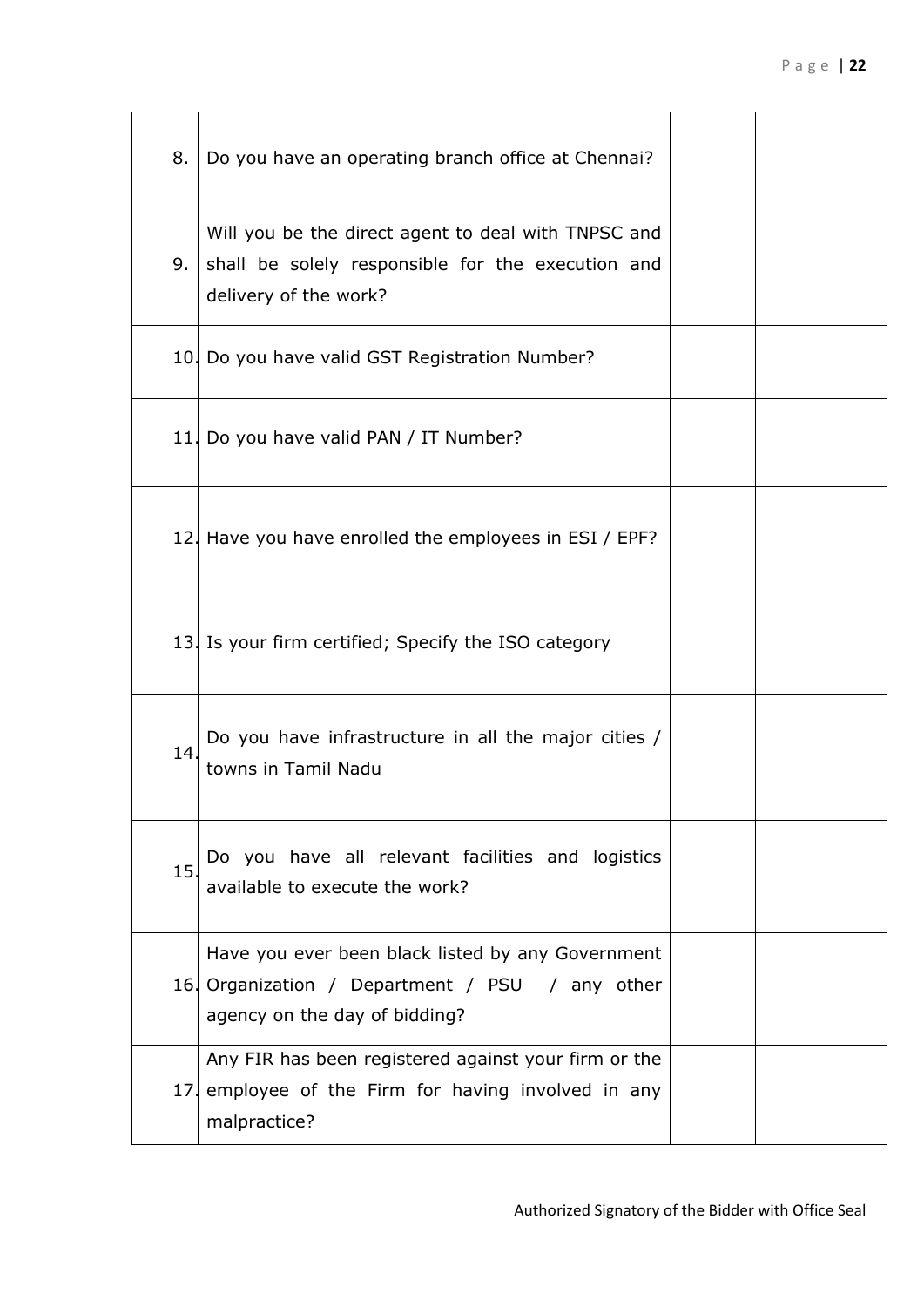|     | Any court case is pending against your firm<br>18. /employee of the firm for having involved in any<br>malpractice?                                                           |  |  |  |  |  |
|-----|-------------------------------------------------------------------------------------------------------------------------------------------------------------------------------|--|--|--|--|--|
|     | Have you ever been imposed any penalty for non-<br>19. adherence of the tender conditions or fault / delay in<br>execution of work?                                           |  |  |  |  |  |
| 20. | Are you aware that TNPSC may amend the tender<br>by issuing an addendum in writing or by standard<br>electronic means? And TNPSC has right to cancel or<br>modify the tender. |  |  |  |  |  |
|     | Are you aware that though you satisfy the eligibility<br>21 criteria, you may be disqualified for the reason<br>stated in this tender document                                |  |  |  |  |  |
| 22  | Have you enclosed all supporting document for your<br>claims and eligibilities?                                                                                               |  |  |  |  |  |
|     | Are you ready to show the supporting documents to<br>23 the technical evaluation committee at the time of<br>technical presentation?                                          |  |  |  |  |  |
|     | 24. Have you enclosed DD for EMD                                                                                                                                              |  |  |  |  |  |
| 25. | Have you submitted the financial bid in a separate<br>cover? (Cover-II)                                                                                                       |  |  |  |  |  |
| 26  | Are all pages of the tender documents signed by the<br>authorized signatory?                                                                                                  |  |  |  |  |  |
| 27  | Have you enclosed all forms and annexure required<br>for this tender                                                                                                          |  |  |  |  |  |
|     | 28. Other relevant information, if any                                                                                                                                        |  |  |  |  |  |
|     |                                                                                                                                                                               |  |  |  |  |  |

(Copy of Supportive Documents to be enclosed, failing which the tender will be rejected)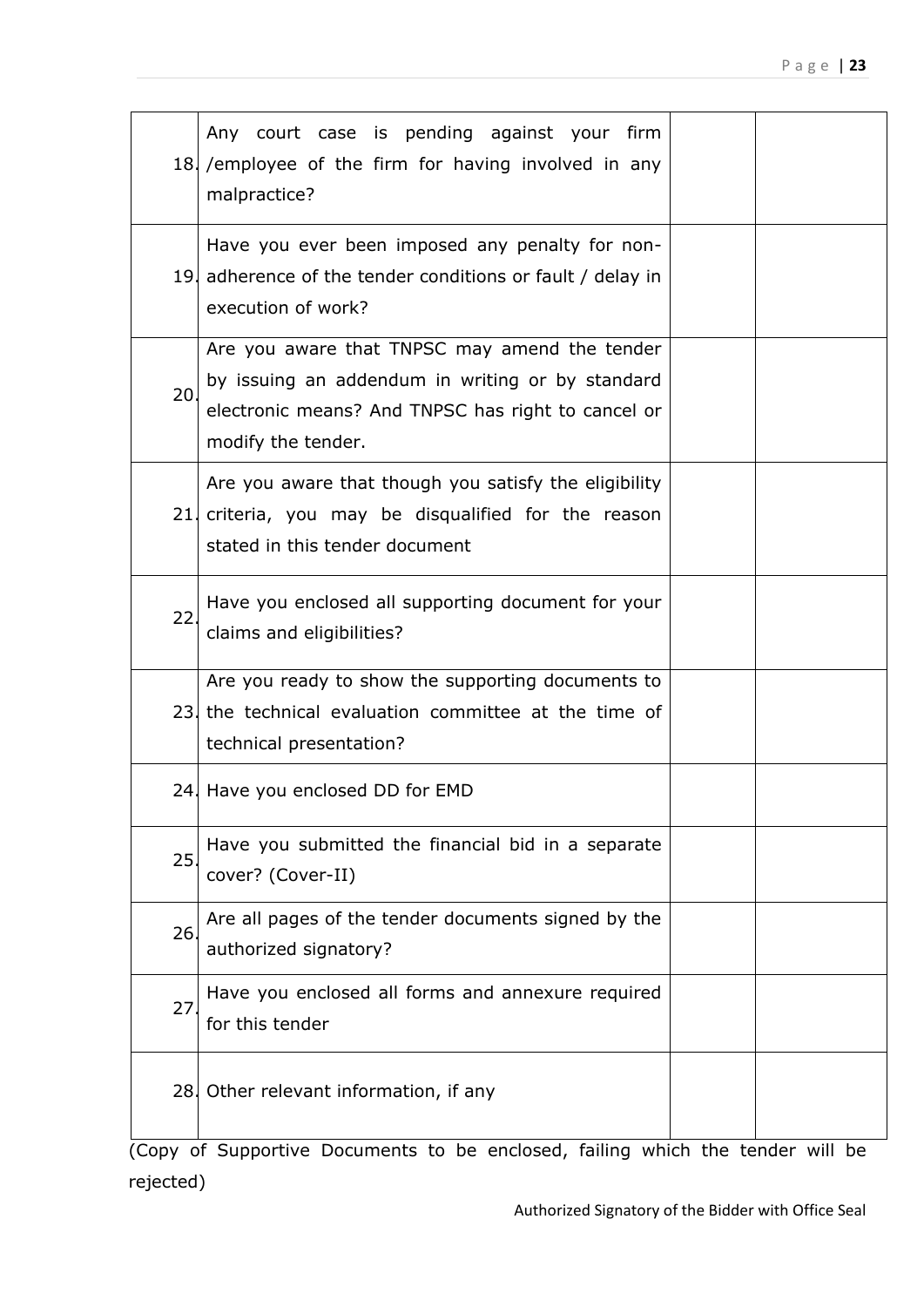## **Annexure – II ORGANIZATIONAL DETAILS**

| 1. | Name and address of FIRM                                                 |  |
|----|--------------------------------------------------------------------------|--|
|    |                                                                          |  |
|    |                                                                          |  |
|    |                                                                          |  |
| 2. | Telephone No. / Fax No./Email address                                    |  |
|    |                                                                          |  |
| 3. | Legal status (Attach copies of original document                         |  |
|    | defining the legal statues).                                             |  |
|    | An Individual<br>a)                                                      |  |
|    | b)<br>A Proprietary/Partnership bidder                                   |  |
|    | c)<br>A Public Limited Company or Corporation                            |  |
|    |                                                                          |  |
| 4. | Particulars of Registration (attach attested photocopy)                  |  |
|    | A. Registration Number                                                   |  |
|    | B. Organization/Place of registration                                    |  |
|    | C. Date of validity                                                      |  |
| 5. | <b>GST Number</b>                                                        |  |
|    |                                                                          |  |
| 6. | <b>PAN Number</b>                                                        |  |
|    |                                                                          |  |
| 7. | Overall Employee strength<br>(Project Management /                       |  |
|    | Development / Quality Assurance / Implementation /                       |  |
|    | Operation)                                                               |  |
| 8. | <b>Officers</b><br>titles<br>of<br>Directors<br>&<br>Name<br>with<br>and |  |
|    | designation to be concerned with this work with                          |  |
|    | designation of individuals authorized to act for the                     |  |
|    | organization.                                                            |  |
| 9. | Were you or your company ever required to suspend                        |  |
|    | the work for a period of more than six months                            |  |
|    | continuously after you commenced the work? If so,                        |  |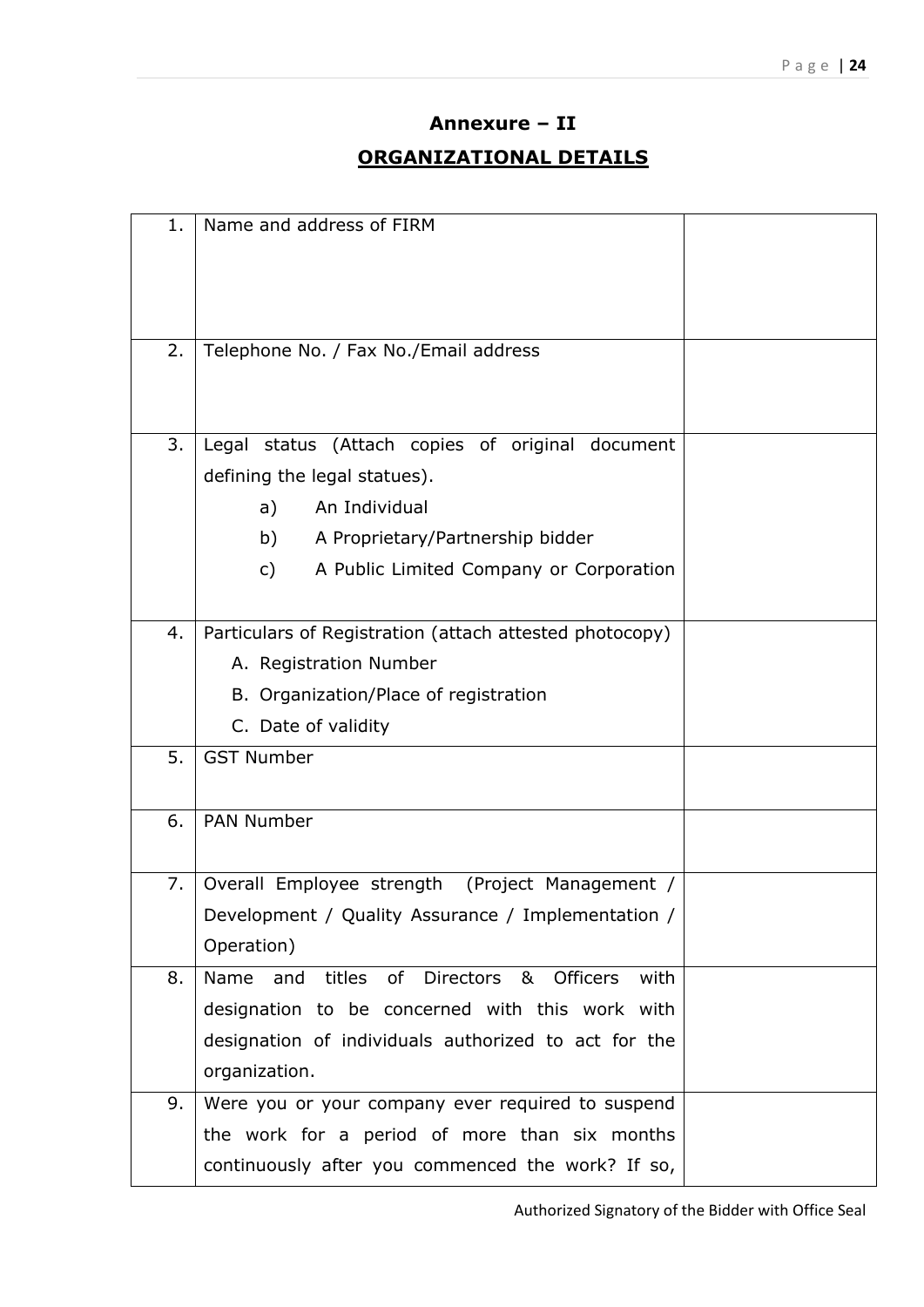| give the name of the project and reasons for not          |  |
|-----------------------------------------------------------|--|
| completing the work.                                      |  |
| 10. Have you or your constituent partner(s) ever left the |  |
| work awarded to you incomplete? If so, give name of       |  |
| the project and reasons for not completing the work.      |  |
| 11. Have you or your constituent partner(s) been          |  |
| debarred /black listed for tendering in any               |  |
| organization at any time? If so, give details.            |  |
| 12. Any other information considered necessary but not    |  |
| included above.                                           |  |
| 13. Other relevant information, if any                    |  |
|                                                           |  |

Attach Document proof for all claims and details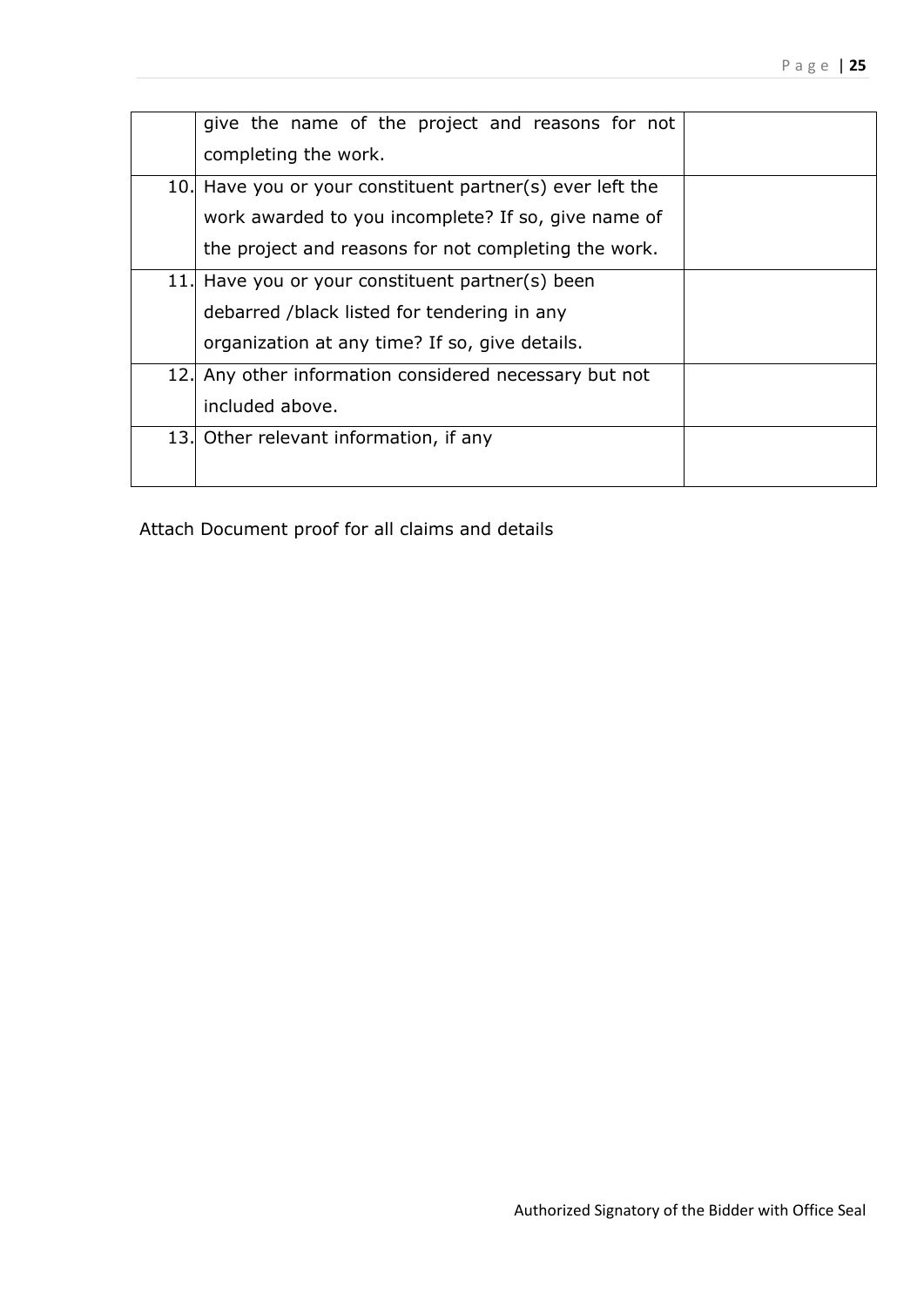## **Annexure - III FINANCIAL INFORMATION**

Financial Analysis: Details to be furnished duly supported by figures in Balance Sheet/ Profit & Loss Account for the last 3 (three) years and certified by the Chartered Accountant, as submitted by the Bidder to the Income-Tax Department (copies to be attached).

| <b>S. No.</b>   | <b>Details</b>                      | (3)     | (4)     | (5)       |
|-----------------|-------------------------------------|---------|---------|-----------|
| (1)             | (2)                                 | 2017-18 | 2018-19 | 2019-2020 |
| i)              | Gross annual turnover               |         |         |           |
| $\mathsf{ii}$ ) | Profit/Loss                         |         |         |           |
| iii)            | <b>Financial Position:</b>          |         |         |           |
|                 | Cash                                |         |         |           |
|                 | <b>Current Assets</b>               |         |         |           |
|                 | <b>Current Liabilities</b>          |         |         |           |
|                 | <b>Working Capital</b><br>$\bullet$ |         |         |           |
|                 | $(b-c)$                             |         |         |           |
|                 | <b>Current Ratio:</b>               |         |         |           |
|                 | Current                             |         |         |           |
|                 | Assets/Current                      |         |         |           |
|                 | Liabilities (b/c)                   |         |         |           |
| iv)             | Turn over from similar              |         |         |           |
|                 | project                             |         |         |           |
|                 |                                     |         |         |           |

Up to date Income Tax Clearance Certificate.

Note: Attach additional sheets, if necessary.

(Signature of Bidder)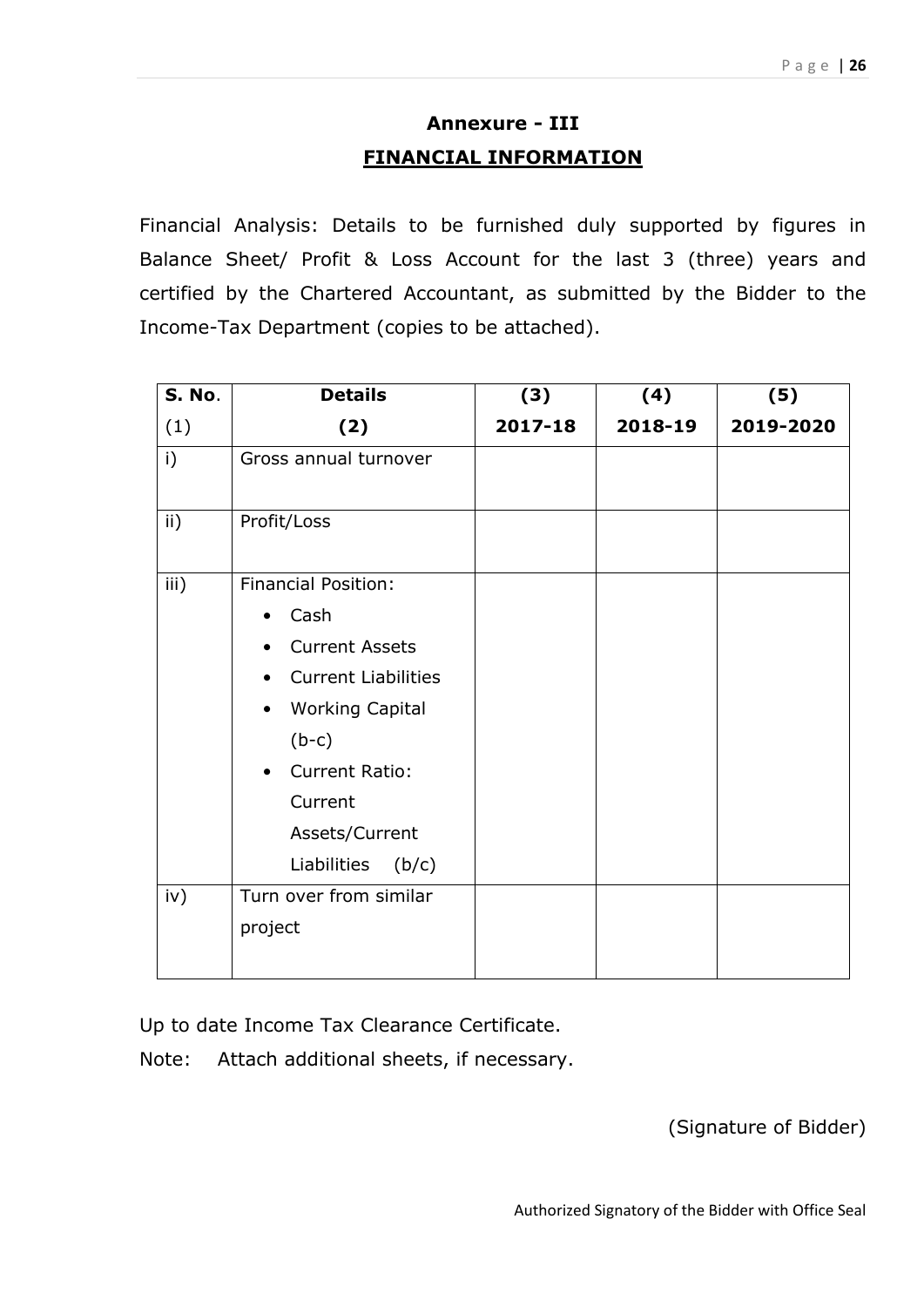| <b>Annexure - IV</b><br>DETAILS OF SIMILAR WORKS EXECUTED |                                                |                                        |                           |                                               |             |                                            |                                            |                                                                     |                                                                                                     |                                          |
|-----------------------------------------------------------|------------------------------------------------|----------------------------------------|---------------------------|-----------------------------------------------|-------------|--------------------------------------------|--------------------------------------------|---------------------------------------------------------------------|-----------------------------------------------------------------------------------------------------|------------------------------------------|
| Sr. No.                                                   | Name of Work/<br><b>Project &amp; Location</b> | Owner of<br>sponsoring<br>organization | Total no of<br>candidates | No of<br><b>Candidates in</b><br>single shift | Device used | Date of<br>commencement<br>as per contract | Actual date of<br>completion with<br>proof | FIR /Litigation/<br>Arbitration pending in<br>progress with details | Name, Designation and<br>Address/telephone<br>number of officer to<br>whom reference may be<br>made | Penalty if any /<br><b>Other Remarks</b> |
| 1.                                                        |                                                |                                        |                           |                                               |             |                                            |                                            |                                                                     |                                                                                                     |                                          |
| 2.                                                        |                                                |                                        |                           |                                               |             |                                            |                                            |                                                                     |                                                                                                     |                                          |
| 3.                                                        |                                                |                                        |                           |                                               |             |                                            |                                            |                                                                     |                                                                                                     |                                          |
| 4.                                                        |                                                |                                        |                           |                                               |             |                                            |                                            |                                                                     |                                                                                                     |                                          |
| 5.                                                        |                                                |                                        |                           |                                               |             |                                            |                                            |                                                                     |                                                                                                     |                                          |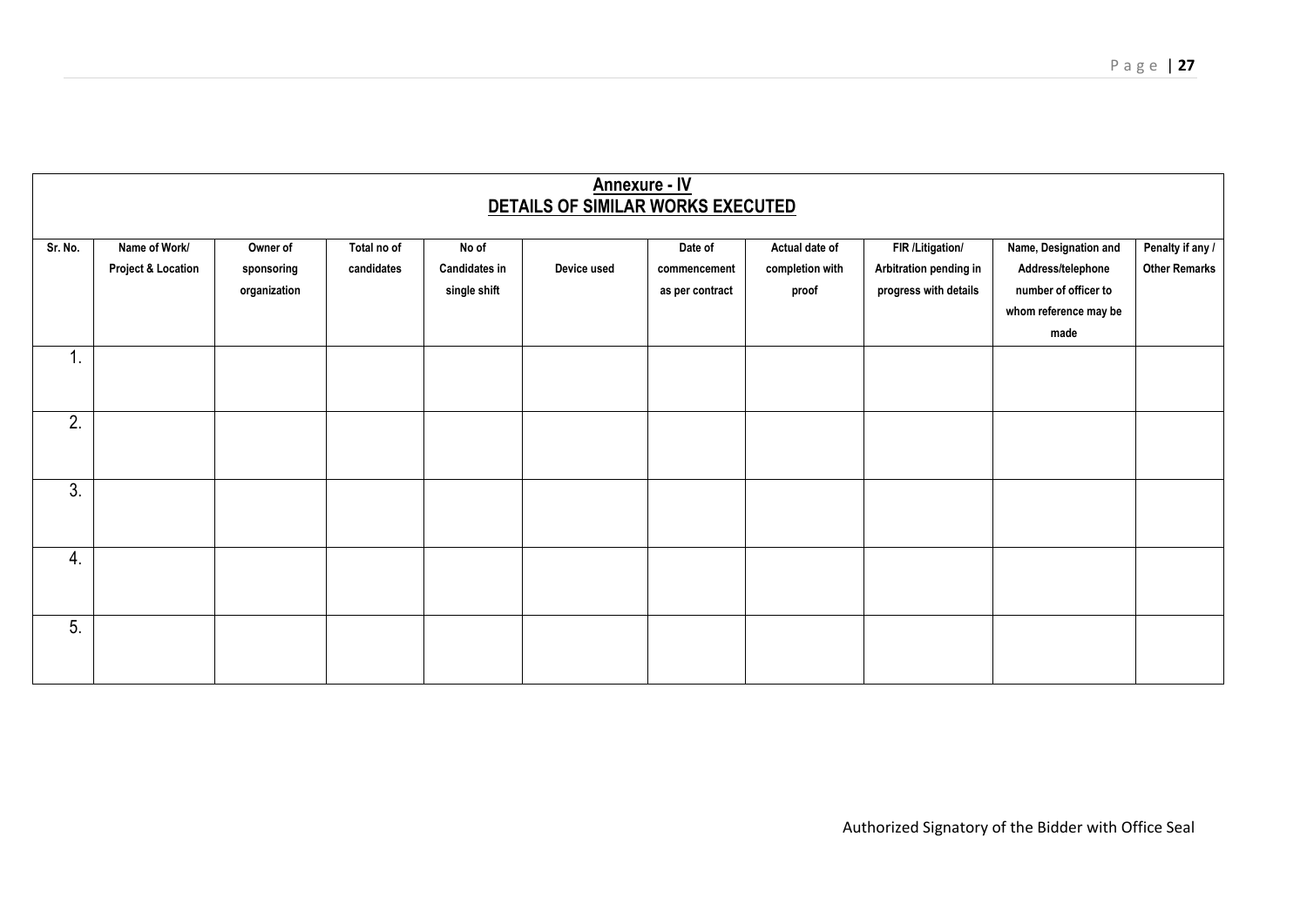#### **Annexure - V**

## **Specifications of Biometric Attendance Device**

|                 | <b>Hardware Specification</b>            |                                                                                                                                                                                                                                                                                           |  |  |  |
|-----------------|------------------------------------------|-------------------------------------------------------------------------------------------------------------------------------------------------------------------------------------------------------------------------------------------------------------------------------------------|--|--|--|
| S.No            | Component                                | <b>Specifications</b>                                                                                                                                                                                                                                                                     |  |  |  |
| 1               | <b>Biometric Sensor and</b><br>Extractor | All the parameters of Biometric Devices for Authentication should be as<br>per latest STQC scheme for certification of UIDAI Biometric Devices<br>(Authentication) http://stqc.gov.in/content/bio-metric-devices-testing-and-<br>certification. STQC certified sensor and extractor only. |  |  |  |
| $\overline{2}$  | Processor                                | 32-bit, ARM-9/x86 equivalent or higher, 400MHz or higher frequency                                                                                                                                                                                                                        |  |  |  |
| $\overline{3}$  | Memory                                   | RAM 128MB or higher, FLASH 256MB or higher Memory Capacity to<br>store fingerprints>=3000<br>Memory capacity to store transaction logs>=1,00,000<br>Memory capacity to store device operation logs>=1,00,000                                                                              |  |  |  |
| 4               | Add on Memory                            | Micro SD Slot Minimum 4GB or more(optional)                                                                                                                                                                                                                                               |  |  |  |
| $\overline{5}$  |                                          | Minimum16 key alphanumeric keypad with navigation keys key size to<br>be large enough for navigation Or Onscreen keypad or QWERTY<br>Keypad                                                                                                                                               |  |  |  |
| 6               | Ports                                    | USB2.0 or higher-1or morenose, RJ45/(Ethernet)/Wi-Fi                                                                                                                                                                                                                                      |  |  |  |
| $\overline{7}$  | <b>Status Indications</b>                | Multicolor LEDs/LCD (to indicate network connection, signal strength, to<br>indicate battery charge remaining etc) or onscreen display of all<br>indicators like battery charge, network strength etc.                                                                                    |  |  |  |
| $\overline{8}$  | Other indicators                         | Audio/Visual capability A/V indication either at device level or at<br>application level for<br>Indication various events like:<br>a) Indication for placing finger<br>b) Start of capturing<br>c) End of capturing                                                                       |  |  |  |
| 9               | Connectivity                             | Two channels of connectivity are mandatory for devices. First<br>connectivity as GRPS is mandatory. Second connectivity can be<br>through WiFi b/g/n/Fixed broadband. E.g. GPRS + broadband, GPRS<br>+Wi-Fi, etc                                                                          |  |  |  |
| $\overline{10}$ | Non-volatile storage                     | Must be capable of storing audit trails of atleast1000transactions                                                                                                                                                                                                                        |  |  |  |
| 11              | Display                                  | Minimum 2.5 screen or higher, with atleast 262k colors TFT                                                                                                                                                                                                                                |  |  |  |
| 12              | <b>Battery Backup</b>                    | Minimum 4hours battery backup                                                                                                                                                                                                                                                             |  |  |  |
| 13              | Speaker                                  | A facility should be provided for voice confirmation of the transaction, 1w<br>or more                                                                                                                                                                                                    |  |  |  |
| 14              | Security                                 | 2048-bitPKI,256-bitAES,Base64,SHA-256(optional)                                                                                                                                                                                                                                           |  |  |  |